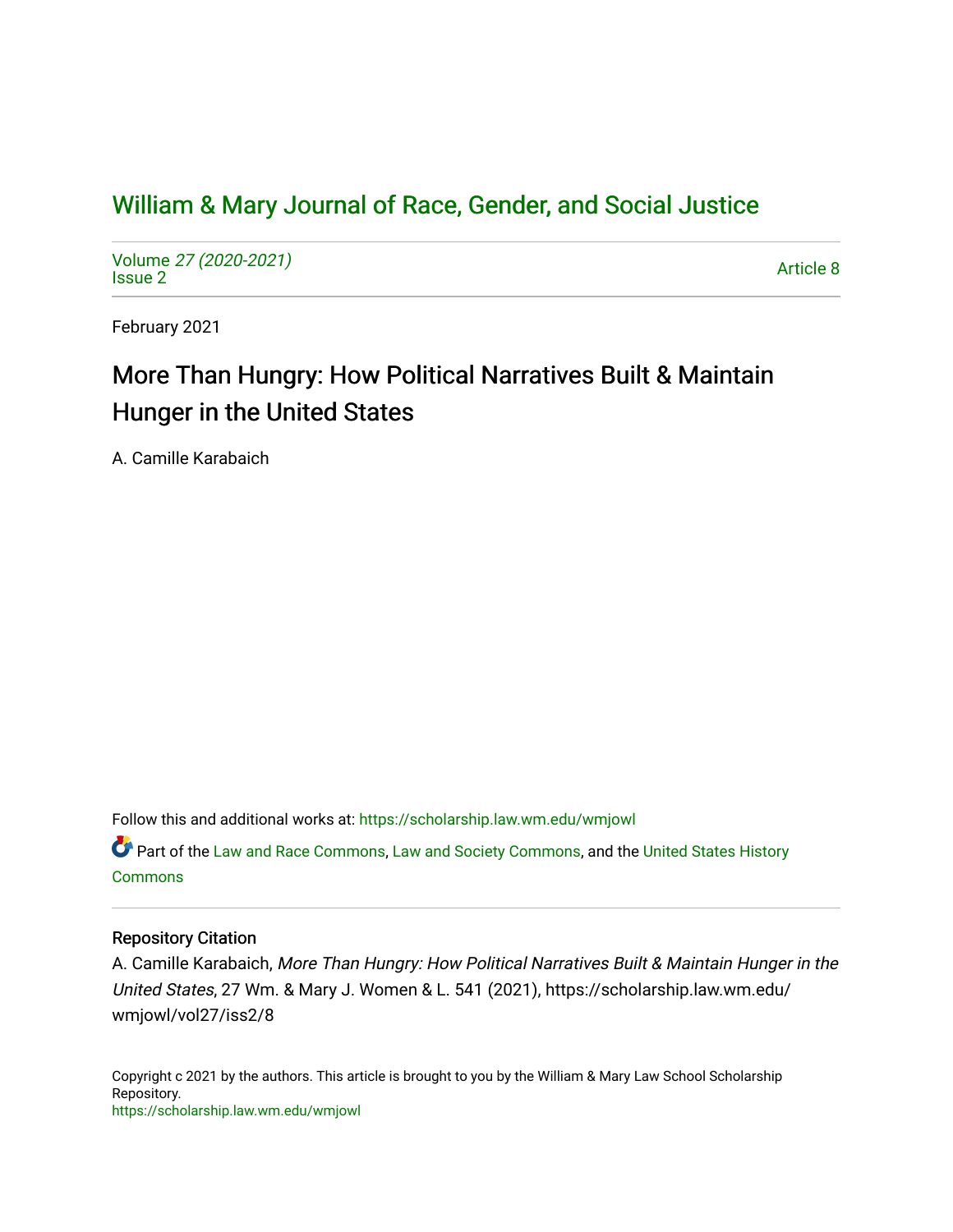## MORE THAN HUNGRY: HOW POLITICAL NARRATIVES BUILT & MAINTAIN HUNGER IN THE UNITED STATES

## **INTRODUCTION**

- I. BUILDING HUNGER
	- *A. Housing*
		- *1. Housing & the Native Americans*
		- *2. Housing During Slavery*
		- *3. Housing & Land Ownership*
		- *4. Housing & Home Ownership*
	- *B. Incarceration*
		- *1. Incarceration & Hunger*
	- *C. Inaccessibility*
		- *1. Monetary and Time Inaccessibility*
		- *2. Geographic Inaccessibility*
	- *D. Food*
		- *1. Food Insecurity*
		- *2. Food & Control*
		- *3. Food & Health*
- II. THE DEVELOPMENT OF STRATEGIES TO COMBAT HUNGER
	- *A. School Meals*
	- *B. Food Banks*
	- *C. Food Stamps*
	- *D. Why Have These Approaches Been Unsuccessful?*
		- *1. Excusing Corporations from the Table*
- III. LEGAL SOLUTIONS
	- *A. Change the Narrative*
		- *1. The "Undeserving Poor"*
			- *2. "Hunger"*
	- *B. Empower the People*
	- *C. Harness the Power of "Hunger"*
		- *1. Existing Networks*
		- *2. Why We Need Food Justice Policies*
		- *3. What Policies Are Food Justice Policies*

**CONCLUSION** 

## **INTRODUCTION**

Food is life. And not just in the sense that it keeps us alive. Food is a deeply ingrained part of our culture, traditions, and history; the local, national, and global economy; our biology; our religions; and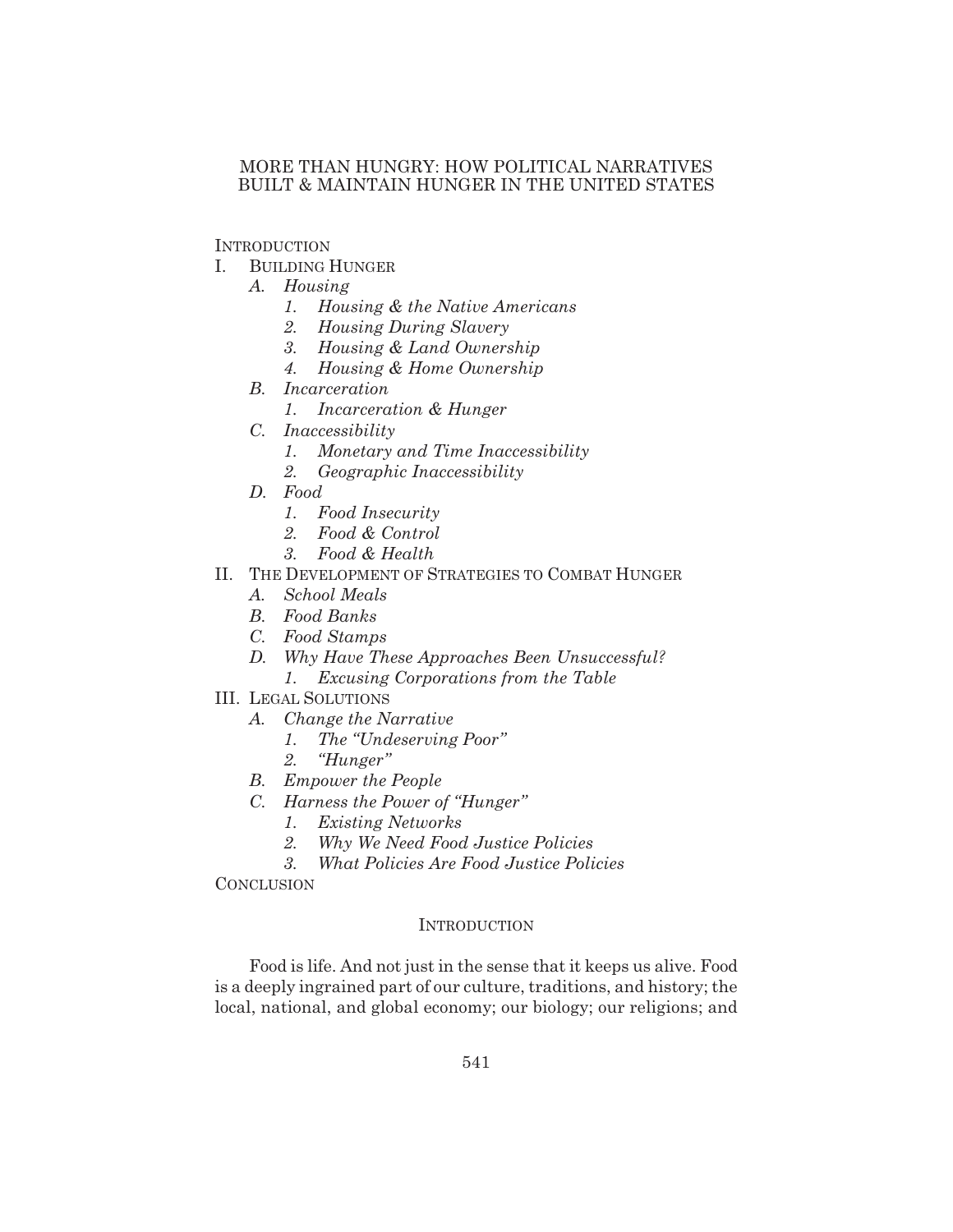even our artistic expression.<sup>1</sup> Yet, with all of food's significance, we are all well aware that there are those of us who go hungry, even here in the United States.<sup>2</sup> The City of Richmond, for instance, the capital of Virginia, has a food insecurity rate of 20.3%, meaning 44,840 individuals regularly face uncertainty about how or when they will have their next meal.<sup>3</sup>

Hunger is not an inevitable reality. Hunger was created. A series of interrelated policies in areas like housing, minimum wage, and incarceration, and the dangerous narratives that have supported these policies, have created a world where there is enough food to feed the entire planet, yet one of every nine people in the United States struggles with hunger.<sup>4</sup> As of 2012, global food production *could* feed the world population more than one and a half times.<sup>5</sup> The rate of food production has consistently increased faster than the global population growth.<sup>6</sup> Yet, forty million people across the United States struggled with hunger in 2017.<sup>7</sup> That same year, an estimated fifteen million households were food insecure.<sup>8</sup> At the same time, Americans throw away an estimated twenty-five percent of the food they bring home every month.<sup>9</sup> Each day, this is about 150,000 tons of food, an amount equal to approximately one pound per person.<sup>10</sup>

So, what leads people to be hungry in a world that produces and wastes so much?<sup>11</sup> The answer is simple: it is the structure of human society.<sup>12</sup> This is not a new phenomenon. Think, for instance,

4. *Hunger in America*, FARMERS & HUNTERS FEEDING THE HUNGRY, https://www .fhfh.org/hunger-in-america.html?gclid=EAIaIQobChMIlqmlgKiR6wIVA4bICh1ZQw VnEAAYASAAEgJa9vD\_BwE [https://perma.cc/UM7Q-CFA2].

5. *See* Eric Holt-Gimenez, *We Already Grow Enough Food For 10 Billion People and Still Can't End Hunger*, THE HUFFINGTON POST (Dec. 18, 2014), https://www.huff post.com/entry/world-hunger\_b\_1463429 [https://perma.cc/K3X9-TVWA].

6. *Id.*

7. *11 Facts About Hunger in the US: And how you can do something about it*, DOSOMETHING.ORG, https://www.dosomething.org/us/facts/11-facts-about-hunger-us [https://perma.cc/2DPL-t7QL].

8. *Id.*

9. *Fast Facts About Agriculture & Food*, AM. FARM BUREAU FED'N, https://www.fb .org/newsroom/fast-facts [https://perma.cc/4WS4-WSVM].

10. Oliver Milman, *Americans waste 150,000 tons of food each day—equal to a pound per person*, THE GUARDIAN (April 18, 2018), https://www.theguardian.com/environment /2018/apr/18/americans-waste-food-fruit-vegetables-study [https://perma.cc/T66F-H4BA].

11. *See id.*

<sup>1.</sup> *See The Role of Food in Human Culture*, GLOBAL GASTROS, https://globalgastros .com/food-culture/role-of-food-in-human-culture.

<sup>2.</sup> *See Hunger in America: United States Hunger and Poverty Facts*, WORLD HUNGER, https://www.worldhunger.org/hunger-in-america-united-states-hunger-poverty -facts-2018 [https://perma.cc/F2XV-F6PW].

<sup>3.</sup> *Food Insecurity in Richmond city County*, FEEDING AM., https://map.feedingamer ica.org/county/2017/overall/virginia/county/richmond-city [https://perma.cc/TA46-GV29].

<sup>12.</sup> *See* Rachael Jackson, *Most people waste more food than they think—here's how to fix it*, NAT. GEO. (Apr. 24, 2019), https://www.nationalgeographic.com/environment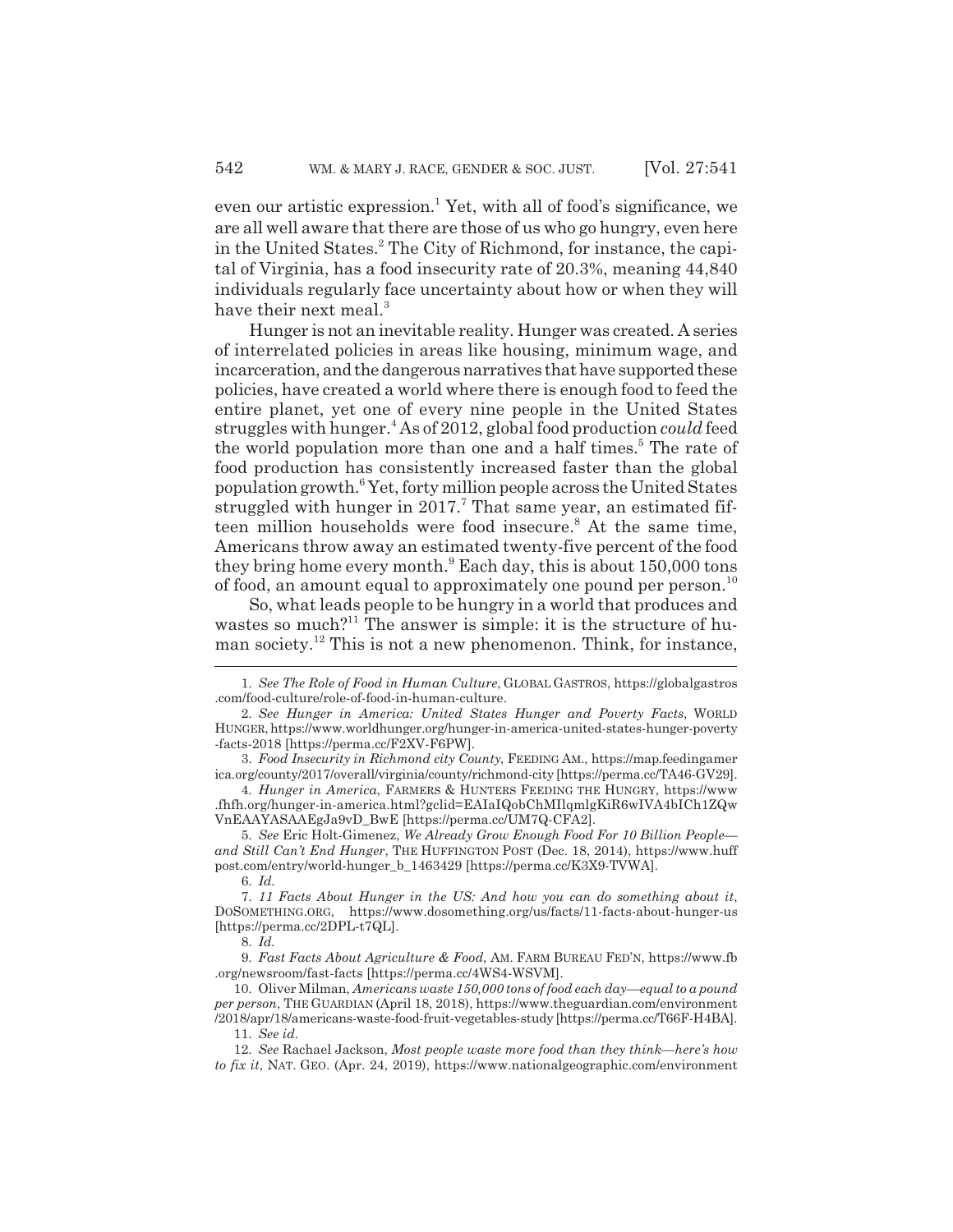about medieval times when society was built on the feudal system.<sup>13</sup> While the feudal system was a legal system, it directly dictated who was fed and who was hungry.<sup>14</sup> Under Feudal Law, the king owned everything but granted some of his land to barons, who in turn granted some of their land to knights, who in turn granted some of their land to serfs.15 The king was ostentatiously rich, the barons rich, the knights wealthy, and the serfs dirt poor—living with no rights and no freedom to leave the manor.<sup>16</sup> Despite the difference in complexity, the legal system in the United States is just as much at fault for hunger today as the feudal system was for hunger in the Middle Ages. $17$ 

This Note aims to examine the role of the legal system in creating and maintaining hunger in the United States. Through this lens, the Note discusses the shift necessary to support specific legal interventions to end hunger. This Note begins by discussing how hunger was built in the United States through policies regarding land, housing, incarceration, and food, and the narratives that allowed these policies to flourish. These policies created hunger by creating pockets of poverty and disempowerment.<sup>18</sup> Although many individuals and organizations donate their time, money, and energy to support local food banks, soup kitchens, and free school meal programs, these efforts alone are not enough to end hunger.19 As Andrew Fisher describes, despite the singular focus of anti-hunger initiatives today on food, food plays a minor role in the solution to hunger.<sup>20</sup>

<sup>/2019/04/</sup>people-waste-more-food-than-they-think-psychology/#close [https://perma.cc /6EUL-J3NZ].

<sup>13.</sup> *See Feudal Law/Feudalism*, THE'LECTRIC LAW LIBRARY, https://www.lectlaw.com /def/f024.htm [https://perma.cc/X3ML-BHU6].

<sup>14.</sup> *See id.*

<sup>15.</sup> *Medieval Life—Feudalism and the Feudal System*, HISTORY ON THE NET, https://www.historyonthenet.com/medieval-life-feudalism-feudal-system [https://perma .cc/86RD-H2AS].

<sup>16.</sup> *Id.*

<sup>17.</sup> *See Re-examining Hunger Through the Lens of Social Justice*, NW. HARVEST, https://www.northwestharvest.org/re-examining-hunger [https://perma.cc/7GQ8-XFR6] ("The reasons for the disparate impact of poverty are often rooted in structural barriers created by discriminatory laws, racist policies, and prejudicial societal practices resulting in generations of lost opportunities for education, employment, healthcare, and housing."); *Food Justice*, FOODPRINT, https://foodprint.org/issues/food-justice [https:// perma.cc/QY3Q-NFX7].

<sup>18.</sup> *See* Elise Gould, *Decades of rising economic inequality in the U.S.*, ECONOMIC POLICY INSTITUTE (Mar. 27, 2019), https://www.epi.org/publication/decades-of-rising-eco nomic-inequality-in-the-u-s-testimony-before-the-u-s-house-of-representatives-ways-and -means-committee [https://perma.cc/T9DX-JXK4].

<sup>19.</sup> *See* ANDREW FISHER, BIG HUNGER: THE UNHOLY ALLIANCE BETWEEN CORPORATE AMERICA AND ANTI-HUNGER GROUPS 20–25 (2017).

<sup>20.</sup> *See id.*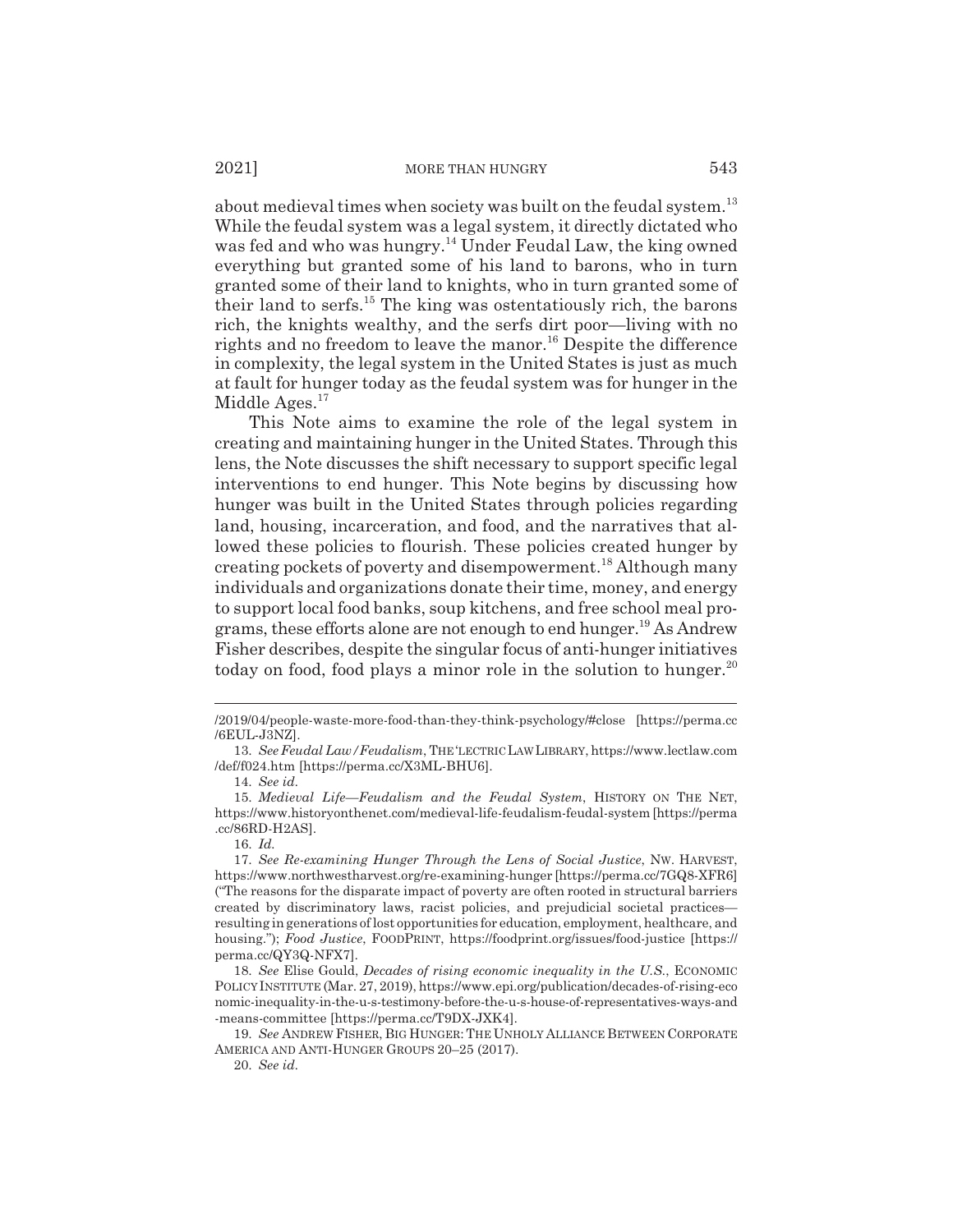Hunger is not a food issue, it is a food justice issue.<sup>21</sup> That is because you cannot solve hunger without solving poverty.22

Before beginning this history, it is important to note that there are too many factors that have helped pave the way for hunger to discuss them all in the brief format of this Note. In many ways, this is because hunger in the United States is deeply intertwined with racism, and racism impacts essentially every area of life (education, policing, housing, land, jobs, incarceration, just to name a few).<sup>23</sup> Many people who experience hunger are white, in fact the largest number of beneficiaries of welfare programs are white. However, this Note would not tell the full story if it ignored racism as a key element of hunger today.<sup>24</sup> So, while this Note is written from the perspective of a white author, it attempts to bounce through a long history, highlighting several areas where policies that created conditions of poverty were crafted with the intention to disempower people of color, in order to show the trajectory towards the conditions that foster hunger in the United States today. After reviewing this brief history, this Note describes the current strategies for addressing hunger in the United States. Finally, this Note accepts many of the approaches Andrew Fisher espouses in his book *Big Hunger* and similarly suggests that the United States needs to turn to a new, more comprehensive, community-based strategy, which would alleviate hunger by alleviating poverty.<sup>25</sup> Ending hunger requires a new narrative, that of food justice, and a concerted effort to craft new legal interventions that target the underlying causes of hunger, like low income, lack of affordable housing, and political disempowerment.<sup>26</sup>

<sup>21.</sup> *See id.* at 33–35 (Fisher discusses a similar idea under the lens of "right to food" or food as a basic human right rather than the term "food justice."); *see Food Justice*, *supra* note 17.

<sup>22.</sup> *See* FISHER, *supra* note 19, at 20, 23.

<sup>23.</sup> *See Food Justice*, *supra* note 17.

<sup>24.</sup> Kat Chow, *Why More White Americans Are Opposing Government Welfare Programs*, NAT'L PUB. RADIO (June 8, 2018), https://www.npr.org/sections/codeswitch /2018/06/08/616684259/why-more-white-americans-are-opposing-government-welfare-pro grams [https://perma.cc/6TTU-MAUF] ("According to the Center on Budget and Policy Priorities, white people made up the largest share—at 52 percent—of people lifted from poverty by safety-net programs, while black people made up less than a quarter of that share."); Ryan Sit, *Trump Thinks Only Black People Are on Welfare, But Really, White Americans Receive Most Benefits*, NEWSWEEK (Jan. 12, 2018), https://www.newsweek.com /donald-trump-welfare-black-white-780252 [https://perma.cc/A28Q-FLR5] ("Just over 40 percent of SNAP recipients are white. Another 25.7 percent are black, 10.3 percent are Hispanic, 2.1 percent are Asian and 1.2 percent are Native American, according to a 2015 Department of Agriculture report."); *see Food Justice*, *supra* note 17.

<sup>25.</sup> *See* FISHER, *supra* note 19, at 33–35, 74–75.

<sup>26.</sup> *Id.* at 33–38; *see Food Justice*, *supra* note 17.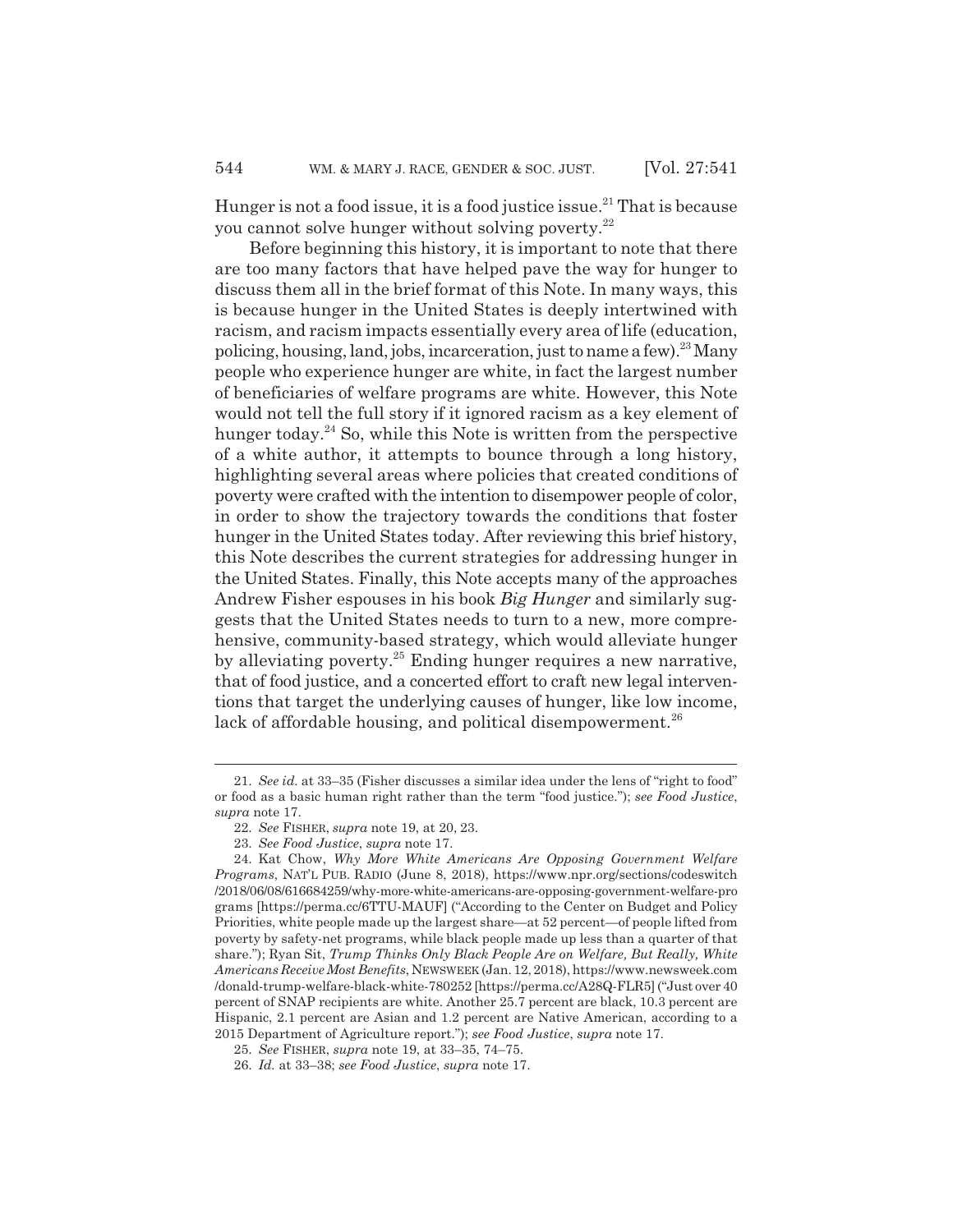## I. BUILDING HUNGER

#### *A. Housing*

Housing policies are one of the largest causes of poverty and, thus, hunger in the United States. $27 \text{ Today}$ , thousands of families have to make the decision between putting a roof over their head or food in their stomachs.<sup>28</sup> Throughout our nation's history, the impetus for inequality in housing has consistently been racism.<sup>29</sup>

## *1. Housing & the Native Americans*

The United States was, of course, built on the land of Native Americans.30 So, forcing Native Americans into a reservation system was one of the first intentionally discriminatory housing policies in the United States.<sup>31</sup> The reservation system was not just an allotment of certain land on which to live, but a total restructuring of the Native American way of life.<sup>32</sup> Native Americans were thought to be "savages," living in an "uncivilized" manner.<sup>33</sup> The solution to this narrative was to force Native Americans to adopt the "civilized" practices of whites<sup>34</sup> and live as white Americans were living, in close quarters on individual family farms instead of on communal land.<sup>35</sup> Once

<sup>27.</sup> *See* Richard Florida, *America's Biggest Problem Is Concentrated Poverty, Not Inequality*, CITYLAB (Aug. 10, 2015), https://www.citylab.com/equity/20C15/08/americas -biggest-problem-is-concentrated-poverty-not-inequality/400892 [https://perma.cc/NC6D -6YR2]; Rebecca Tunstall et al., *The links between housing and poverty*, JOSEPHROWNTREE FOUND. (Apr. 5, 2013), https://www.jrf.org.uk/report/links-between-housing-and-poverty [https://perma.cc/45WG-YYVQ] (for a look at links between housing and poverty in the UK).

<sup>28.</sup> *See Food Insecurity and Tough Choices*, FEEDING AM., https://www.feedingamer ica.org/hunger-blog/8-impossible-choices [https://perma.cc/G5E5-FGAE].

<sup>29.</sup> Dennis J. Pogue & Douglas Sanford, *Slave Housing in Virginia*, ENCYCLOPEDIA VA., https://www.encyclopediavirginia.org/slave\_housing\_in\_virginia#start\_entry [https:// perma.cc/J6TJ-B3T9]; *Black Codes*, HISTORY (June 1, 2010), https://www.history.com /topics/black-history/black-codes [https://perma.cc/97Z5-ZTCB]; Libby Germer, *A Public History of Public Housing: Richmond, Virginia*, YALE NAT'L INITIATIVE, https://teachers .yale.edu/curriculum/viewer/initiative\_15.03.05\_u [https://perma.cc/M79W-7T24].

<sup>30.</sup> *Indian Reservations*, HISTORY (Dec. 8, 2017), https://www.history.com/topics/na tive-american-history/indian-reservations [https://perma.cc/469Z-2S6R].

<sup>31.</sup> *See id.*; *see Food Justice*, *supra* note 17.

<sup>32.</sup> *Indian Reservations*, *supra* note 30.

<sup>33.</sup> *See* Barefoot Windwalker, *The "Uncivilized" Native American*, BAREFOOT'SWORLD (2002), http://barefootsworld.org/lovepeople.html [https://perma.cc/GS2L-Z699].

<sup>34.</sup> *See id.*

<sup>35.</sup> *Id.*; Sarah K. Elliott, *How American Indian Reservations Came to Be*, PUB. BROAD. SERV. (May 25, 2015), http://www.pbs.org/wgbh/roadshow/stories/articles/2015 /5/25/how-american-indian-reservations-came-be [https://perma.cc/JST3-PSYV].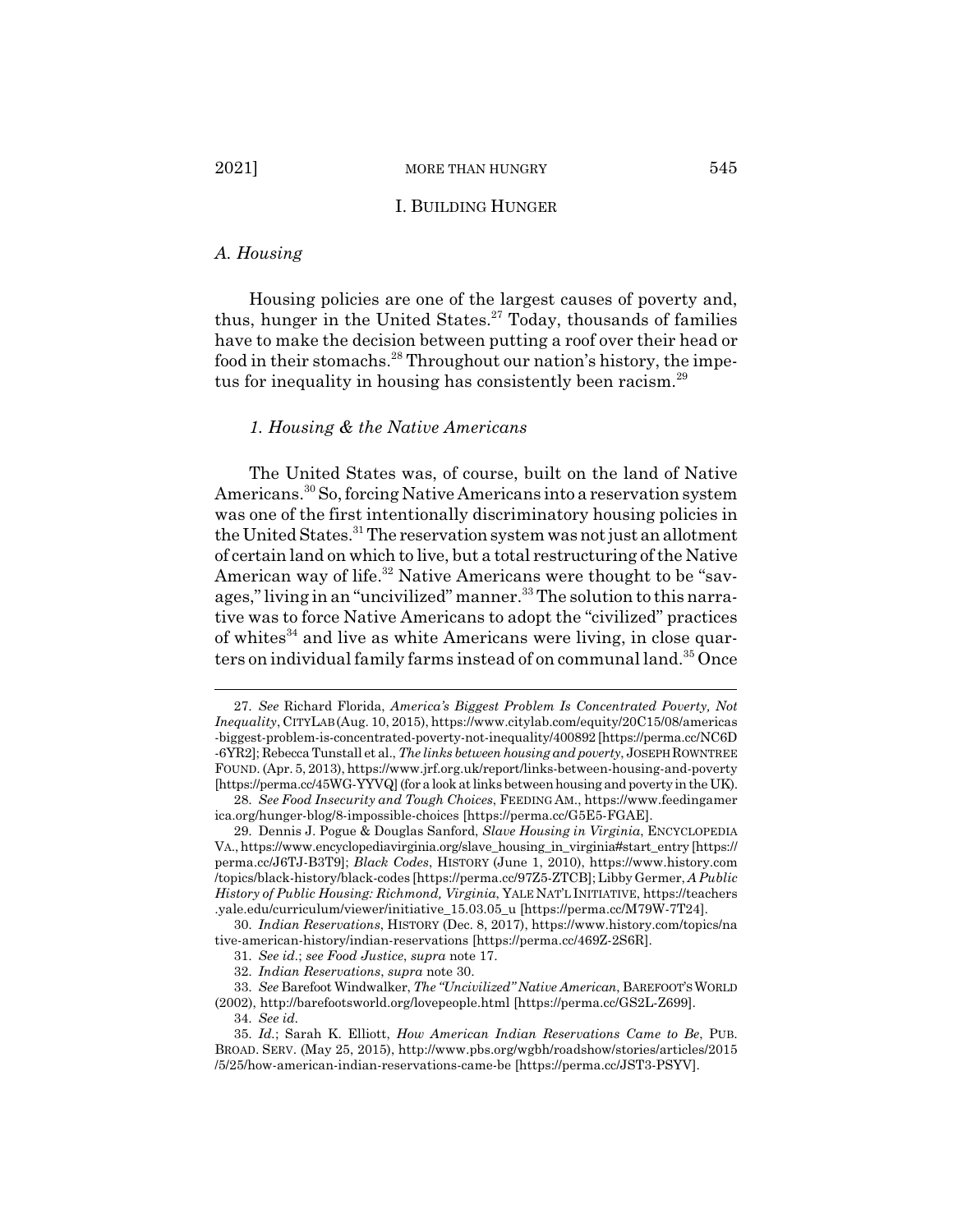on reservations, the ability for Native people to secure their own food was greatly diminished.<sup>36</sup> They were unable to hunt, fish, and gather beyond the borders of the reservation, and the land reserved for the Native Americans was of poor quality for farming.<sup>37</sup> The United States government provided rations to Native American families of beans, corn, flour, beef, and salt, and on some occasions sugar, coffee, soap, or tobacco.<sup>38</sup> These foods were considerably less nutritive than any of the tribes' previous diets and were often provided despite being moldy and unpalatable.39 In essence, by controlling access to food, the government took the Native Americans' autonomy.40 For white society, this achieved multiple goals—access to more land and that land's resources and more power over the Native American people.<sup>41</sup>

## *2. Housing During Slavery*

At much the same time as Native American removal, enslavement, and extermination, the United States began to enslave people from Africa.42 For those individuals who were enslaved, housing was directly tied to the plantation owner.<sup>43</sup> Whether barrack style or family style housing, there was a tendency for slaves' homes to be clustered together in isolation from the main home.<sup>44</sup> Much like the Native Americans, enslaved individuals received rations of lownutritive quality, though from the white individuals who held them in slavery rather than from the government.<sup>45</sup> Similar to the plight of the Native Americans, enslaved individuals had very little autonomy

39. *See* Heat-Moon, *supra* note 38.

40. *See id.*

41. *See The Legacy of Injustice Against Native Americans*, NETWORK ADVOCATES, https://networkadvocates.org/recommittoracialjustice/legacy [https://perma.cc/VS7E-BLXP].

42. *See Native American History Timeline*, HISTORY, https://www.history.com/topics /native-american-history/native-american-timeline [https://perma.cc/ZA25-YCVC]; *A History of Slavery in the United States*, NAT'L GEO., https://www.nationalgeographic.org /interactive/slavery-united-states [https://perma.cc/U3UJ-95V8].

43. Pogue & Sanford, *supra* note 29.

44. *Id.*

<sup>36.</sup> *See* Carla Joinson, *Reservation Food*, INDIANS, INSANITY, AND AM. HIST. BLOG (Apr. 28, 2010), http://cantonasylumforinsaneindians.com/history\_blog/reservation-food /#comments [https://perma.cc/5CQJ-H8P9].

<sup>37.</sup> *Id.*

<sup>38.</sup> *Id.*; William Least Heat-Moon, *A Stark Reminder of How the U.S. Forced American Indians Into a New Way of Life*, SMITHSONIAN (Nov. 2013), https://www.smithsonianmag .com/history/a-stark-reminder-of-how-the-us-forced-american-indians-into-a-new-way-of -life-3954109 [https://perma.cc/UBB5-XRJY].

<sup>45.</sup> Nicholas Boston, *The Slave Experience: Living Conditions*, THIRTEEN, https://www .thirteen.org/wnet/slavery/experience/living/history2.html [https://perma.cc/LH6P-TBBS].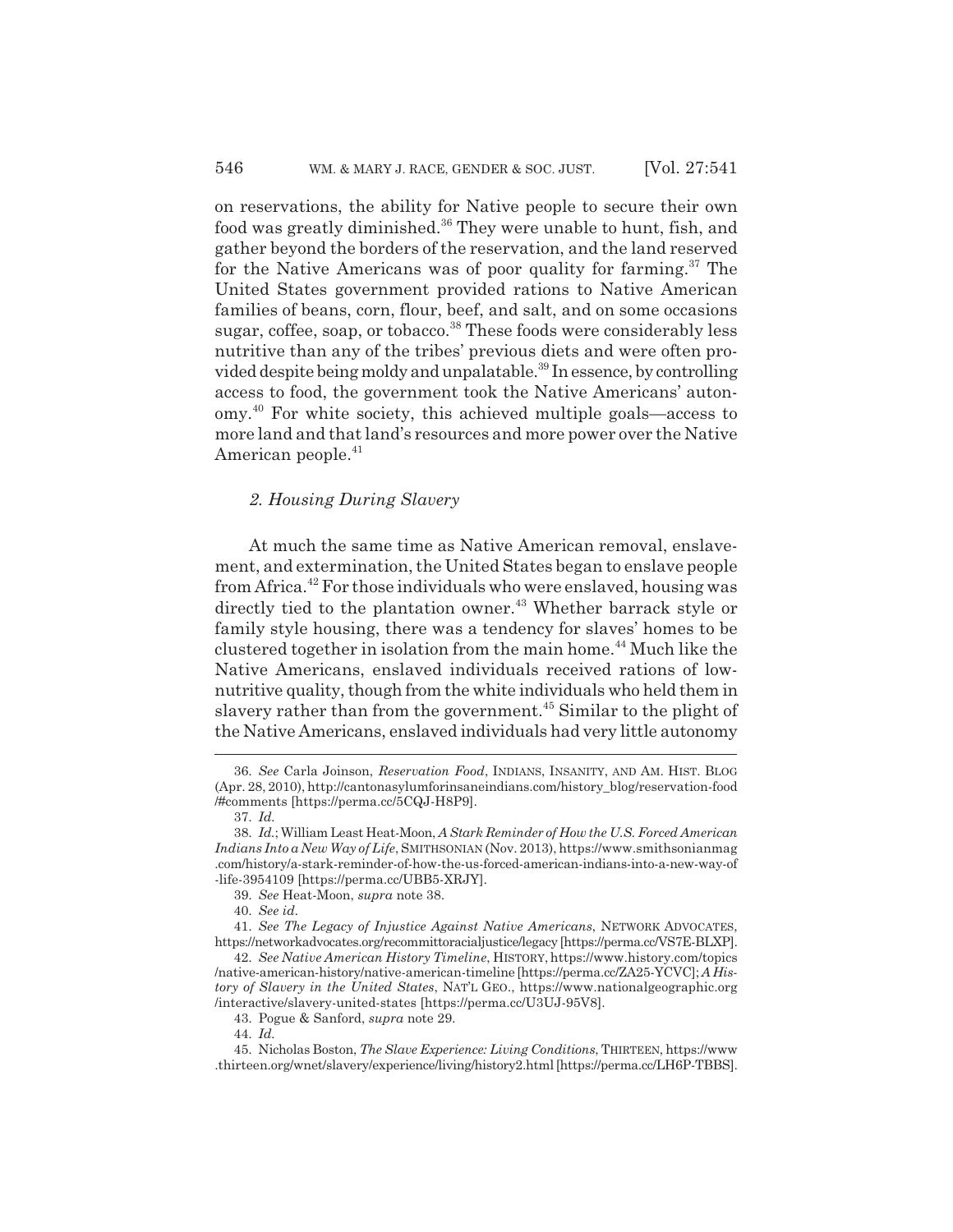2021] MORE THAN HUNGRY 547

in their lives or in their diets. $46$  Despite the freedoms the end of slavery promised, the idea of isolating people of color and controlling their food access as a way to control their autonomy continued in the minds of white lawmakers and homemakers alike for centuries. $47$ 

## *3. Housing & Land Ownership*

As slavery began its end with the passing of the Thirteenth Amendment in 1865, newly "freed" people had the right to own property but rarely had property to their name.<sup>48</sup> Land ownership was especially important in the South, as it was the main source of wealth and, therefore, was both physically and symbolically important to equal membership in Southern society.49 Land ownership was the key to independence and autonomy.50 Land was needed to support one's family, so lack of property often led to systems of sharecropping, where Black men would rent land from white landowners.<sup>51</sup> The system was not far removed from slavery as the contracts for such land use were often incredibly restrictive, largely due to southern states' Black Codes, which were laws that detailed the employment of previously enslaved individuals.52 The Black Codes of South Carolina, for instance, required work from sunup till sundown every day except Sunday, the sharecropper had to live on the property, could not invite guests or leave the property without permission, and the landowner's permission was required to marry.53 Corporal punishment, like whipping, was still allowed for children under eighteen who were "apprentices," and was allowed against adults if a judge approved

50. *See id.*

<sup>46.</sup> *See id.*

<sup>47.</sup> *See, e.g.*, Jacqueline Jones, *American Apartheid*, DISSENT MAG. (Fall 2017), https:// www.dissentmagazine.org/article/american-apartheid [https://perma.cc/YB67-TEEK].

<sup>48.</sup> *13th Amendment to the U.S. Constitution: Abolition of Slavery (1865)*, OUR DOCUMENTS, https://www.ourdocuments.gov/doc.php?flash=false&doc=40 [https://perma .cc/PK7R-263Z].

<sup>49.</sup> David Morrison, *Why was land ownership so important to freed slaves once the war ended?*, ENOTES, https://www.enotes.com/homework-help/why-was-land-ownership -so-important-to-freed-353908 [https://perma.cc/V668-7D4M].

<sup>51.</sup> *See The Southern "Black Codes" of 1865–66*, CONST.RTS.FOUND., https://www.crf -usa.org/brown-v-board-50th-anniversary/southern-black-codes.html [https://perma.cc /G8L3-YYCA]; Morrison, *supra* note 49; *Sharecropping*, PBS, https://www.pbs.org/tpt /slavery-by-another-name/themes/sharecropping/#:~:text=After%20the%20Civil %20War%2C%20former,to%20the%20creation%20of%20sharecropping.&text=Approx imately%20two%2Dthirds%20of%20all,and%20one%20third%20were%20black [https://perma.cc/SY7U-Z4E9].

<sup>52.</sup> *Jim Crow Laws*, HISTORY (Mar. 13, 2019), https://www.history.com/topics/early -20th-century-us/jim-crow-laws [https://perma.cc/MQM4-JLF8].

<sup>53.</sup> *See The Southern "Black Codes" of 1865–66*, *supra* note 51.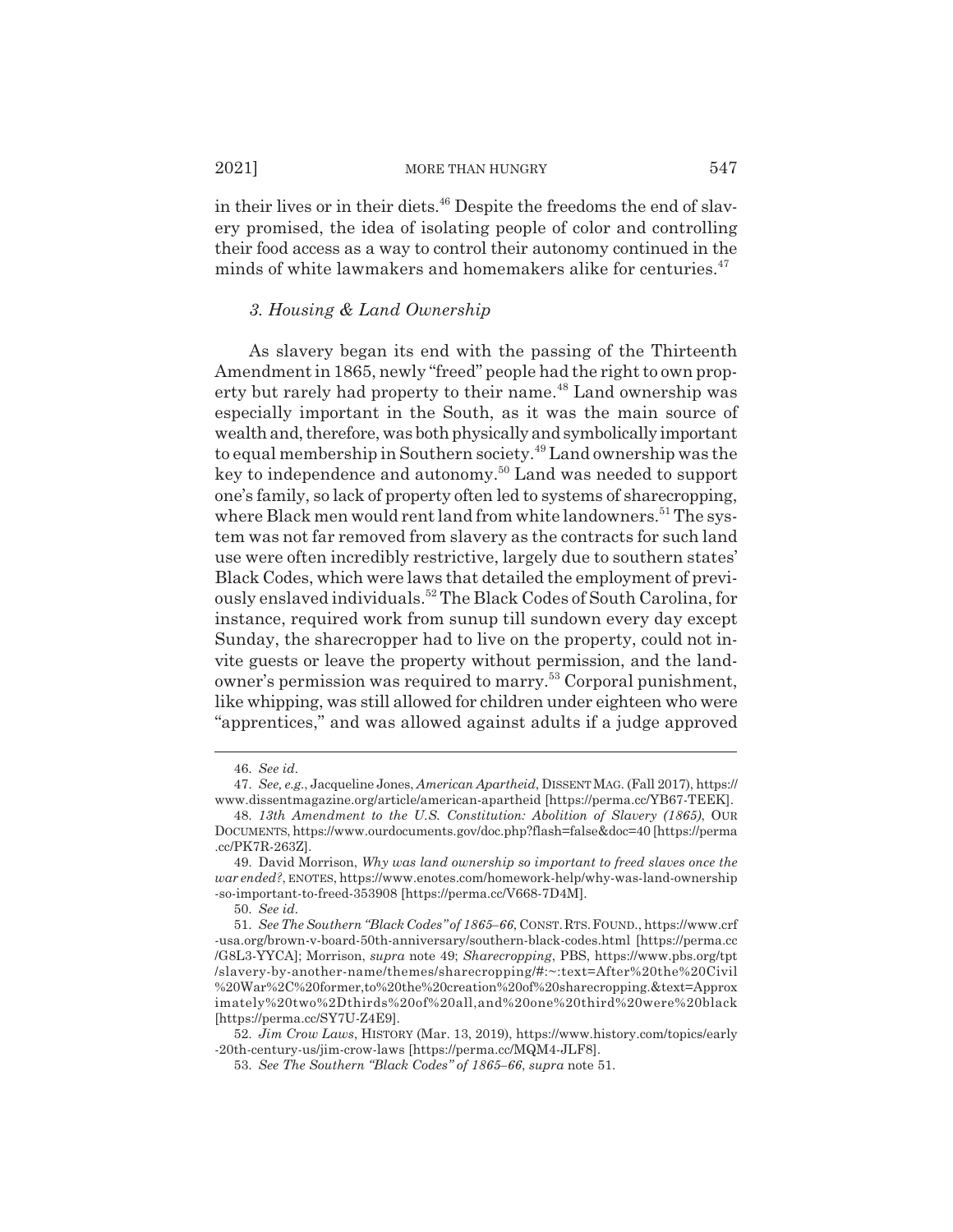it.54 Way of life was, thus, largely impacted by living on land one did not own; once again autonomy was tied to where one lived.<sup>55</sup>

At the same time, Confederate veterans held many positions of power in the South.56 They served as judges and police officers and some even formed organizations, like the Ku Klux Klan (KKK), to intimidate and harass Black families.57 Whether openly or in secret, many politicians were members of the KKK, including David Duke who ran for President in 1988, and several other political offices up until 1999, well over 100 years after the KKK's forming in 1865.<sup>58</sup> With the long history of these racist individuals in politics, it is easy to imagine how many policies were impacted by blatant racism.

The passage of the Fourteenth and Fifteenth Amendments in 1868 and 1869 were attempts to stop the efforts to thwart equality of those individuals who were formerly enslaved.59 However, the racist narratives that allowed for the enslavement of a whole population of individuals had not dissipated.<sup>60</sup> So, as time went on, there was a continued effort to prevent Black rights, including rights to land ownership, through  $\text{Jim}$  Crow laws.<sup>61</sup> In 1877, Southern states built off of the Black Codes, passing of a series of laws that legalized racial segregation collectively referred to as  $\text{Jim}$  Crow laws.<sup>62</sup> Jim Crow laws rescinded almost all of the rights and freedoms Black people had gained during Reconstruction, including housing rights.<sup>63</sup>

These practices continued for decades in many different forms. Exclusionary zoning laws, for instance, were "city ordinances which prohibited the sale of property to Black people."64 The Supreme Court struck down exclusionary zoning laws in 1917.<sup>65</sup> However, racially

<sup>54.</sup> *Id.*

<sup>55.</sup> *Id.*; *see* Morrison, *supra* note 49.

<sup>56.</sup> *See* Robert Mitchell, *The Political Battle after the Civil War*, WASH. POST (Mar. 27, 2015), https://www.washingtonpost.com/lifestyle/style/the-political-battle-after-the-civil -war/2015/03/27/e05a1798-cd7f-11e4-a2a7-9517a3a70506\_story.html [https://perma.cc /2BM3-UX45].

<sup>57.</sup> *Jim Crow Laws*, *supra* note 52.

<sup>58.</sup> Richard Stockton, *The Invisible Empire: Famous KKK Members In American Politics*, ALLTHAT'SINTERESTING (Nov. 5, 2015), https://allthatsinteresting.com/famous-kkk -members/2 [https://perma.cc/667K-AVPT].

<sup>59.</sup> *See The Southern "Black Codes" of 1865–66*, *supra* note 51.

<sup>60.</sup> *See id.*

<sup>61.</sup> *See Jim Crow Laws*, *supra* note 52.

<sup>62.</sup> *Id.*; Melvin I. Urofsky, *Jim Crow Law*, BRITANNICA (last updated Aug. 21, 2020), https://www.britannica.com/event/Jim-Crow-law.

<sup>63.</sup> *A Brief History of Jim Crow*, CONST. RTS. FOUND., https://www.crf-usa.org/black -history-month/a-brief-history-of-jim-crow [https://perma.cc/B98W-CGSX].

<sup>64.</sup> Beatrix Lockwood, *The History of Redlining*, THOUGHT CO. (July 30, 2019), https:// www.thoughtco.com/redlining-definition-4157858 [https://perma.cc/NZ2B-8ZGM].

<sup>65.</sup> *Id.*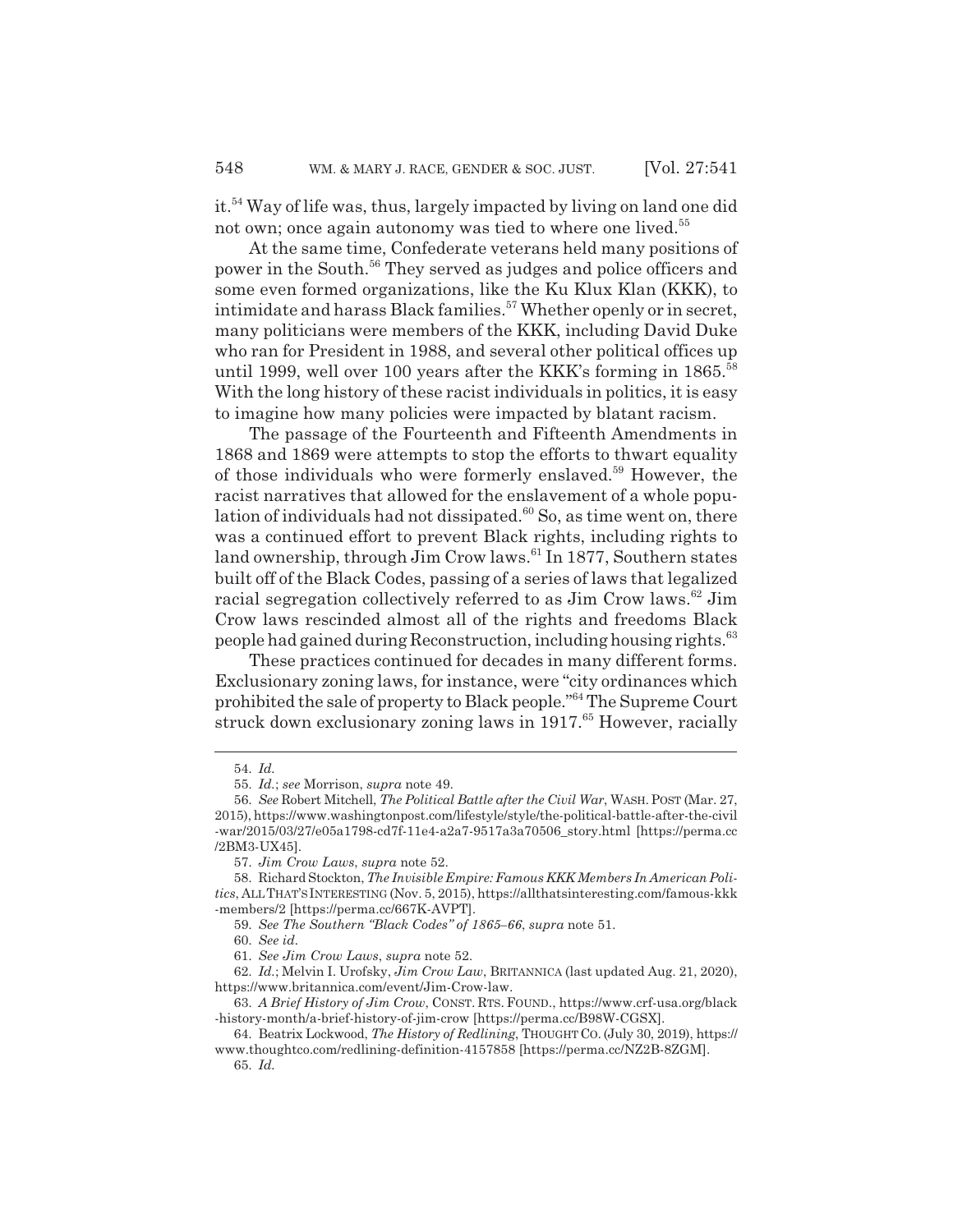#### 2021] MORE THAN HUNGRY 549

restrictive covenants were soon designed to take their place.<sup>66</sup> These covenants were agreements between all homeowners in a neighborhood not to sell to Black, and sometimes other minority, buyers.<sup>67</sup> Levittown, of post WWII fame, was under a racially restrictive lease.<sup>68</sup> Racially restrictive covenants were deemed illegal by the Supreme Court in 1948.69 However, other practices took their place. Redlining, the practice of banks refusing to offer mortgages or offering worse rates to customers based on the racial composition of the neighborhood where the home sits, and racial steering, the practice of guiding Black and white families to look at and purchase homes in different areas, continued the tradition of racial segregation.70 Homes, of course, were of vastly different quality and value, assuring that white homeowners gained assets and access to recreation, schooling, and services that Black people did not.<sup>71</sup>

Though Jim Crow laws were technically abolished by the Civil Rights Act of 1964, racism was not and its effects continued to be seen in many policies, including housing policies.<sup>72</sup> In the 1960s, "testers," Black and white individuals who expressed interest in the same property to see if they were treated differently, showed that even when communities did not have an outright policy of racial discrimination, they were often actively working to prevent minority families from moving in.73 Dr. Martin Luther King Jr. recognized discrimination in housing as a central component of racial injustice in the United States.74 In 1965 and 1966, King co-led the Chicago Freedom Movement, which advocated for "open housing"—the right for minorities to buy homes in any community in the city—among other policies.75 Martin Luther King Jr.'s death provided the momentum to finally pass The Fair Housing Act, though several organizations,

<sup>66.</sup> *Id.*

<sup>67.</sup> *Id.*

<sup>68.</sup> Bruce Lambert, *At 50, Levittown Contends with Its Legacy of Bias*, N.Y. TIMES (Dec. 28, 1997), https://www.nytimes.com/1997/12/28/nyregion/at-50-levittown-contends -with-its-legacy-of-bias.html [https://perma.cc/VGA6-P8BD].

<sup>69.</sup> *See* Shelly v. Kraemer, 334 U.S. 1, 23–24 (1948).

<sup>70.</sup> Lockwood, *supra* note 64; *see also* Andre Perry, Jonathan Rothwell & David Harshbarger, *The Devaluation of Assets in Black Neighborhoods: The case of residential property*, THE BROOKINGS INST. (Nov. 2018), https://www.brookings.edu/wp-content/up loads/2018/11/2018.11\_Brookings-Metro\_Devaluation-Assets-Black-Neighborhoods \_final.pdf.

<sup>71.</sup> *See* Perry, Rothwell & Harshbarger, *supra* note 70.

<sup>72.</sup> Aastha Uprety, *Martin Luther King, Jr.'s Fair Housing Legacy: How Testing Played a Role in the Civil Rights Movement*, EQUAL RTS. CTR. (Jan. 21, 2019), https:// equalrightscenter.org/martin-luther-king-fair-housing [https://perma.cc/E3JG-M8LT].

<sup>73.</sup> *Id.*

<sup>74.</sup> *Id.*

<sup>75.</sup> *Id.*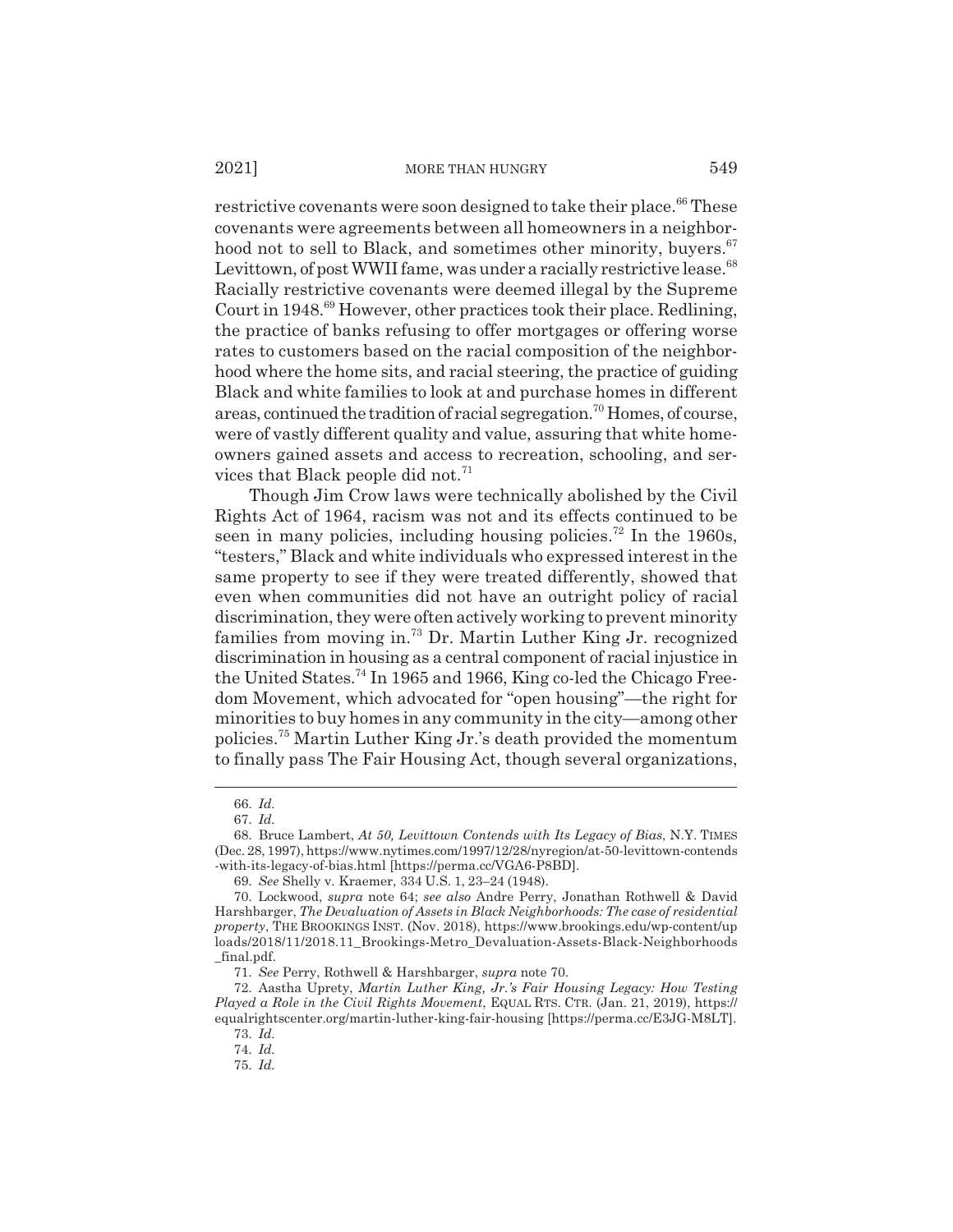such as the NAACP, National Association of Real Estate Brokers (NAREB), the GI Forum, and National Committee Against Discrimination in Housing, had been lobbying to pass this legislation for many years.76 Included as part of the Civil Rights Act of 1968, the Fair Housing Act prohibited discrimination in the sale, rental, or financing of housing based on race and other protected categories, but at this point much of the damage had already been done.<sup>77</sup> Beyond that, the Fair Housing Act was stripped of much of its authority because the Department of Housing and Urban Development (HUD) was formed without authority to prosecute housing discrimination.<sup>78</sup> Another attempt at fairer housing polices was made with new mortgage programs. Mortgage programs had helped increase the white homeownership rate, so the Section 235 mortgage program was created as an attempt to give Black families the same opportunities for home ownership.79 However, Black families were still sold homes in previously redlined areas, and the fraud and abuse of investors, real estate agents, appraisers, and FHA employees led to many foreclosures.<sup>80</sup> So, Black families continued to face discrimination in housing.

## *a. Housing & Loss of Agricultural Land*

An interesting trend throughout history is that of minorities in agriculture. Given that so many individuals who had been enslaved had worked as agricultural laborers, it should be surprising that very few Black farmers remain.<sup>81</sup> In 1920, there were almost one million Black farmers.82 Today there are 3.4 million farmers, but only 1.3% of them are Black.<sup>83</sup> Black farmers collectively own 0.52% of America's

<sup>76.</sup> *History of Fair Housing*, U.S. DEP'T OF HOUS. AND URBAN DEV., https://www .hud.gov/program\_offices/fair\_housing\_equal\_opp/aboutfheo/history [https://perma.cc /KR9X-3A75].

<sup>77.</sup> *Id.*

<sup>78.</sup> *Turns Out, Fair Housing Isn't Always Fair*, THE DAILY BEAST (Oct. 12, 2018), https://www.thedailybeast.com/turns-out-fair-housing-isnt-always-fair [https://perma.cc /AF69-CLN6].

<sup>79.</sup> John Wake, *Why Isn't the Black Homeownership Rate Higher Today Than When the 1968 Fair Housing Act Became Law?*, FORBES (May 16, 2019), https://www.forbes.com /sites/johnwake/2019/05/16/heres-why-the-black-homeownership-rate-is-the-same-50 -years-after-1968-fair-housing-act/#2688734b30cd [https://perma.cc/8JQC-SRZ6].

<sup>80.</sup> *Id.*

<sup>81.</sup> *See Agriculture*, ENCYCLOPEDIA BRITANNICA (Aug. 17, 2020), https://www.britan nica.com/topic/slavery-sociology/Agriculture [https://perma.cc/XPA8-95KG].

<sup>82.</sup> *See* Summer Sewell, *There were nearly a million black farmers in 1920. Why have they disappeared?*, THEGUARDIAN (Apr. 29, 2019), https://www.theguardian.com/environ ment/2019/apr/29/why-have-americas-black-farmers-disappeared [https://perma.cc /AC9T-QAQ2].

<sup>83.</sup> *Id.*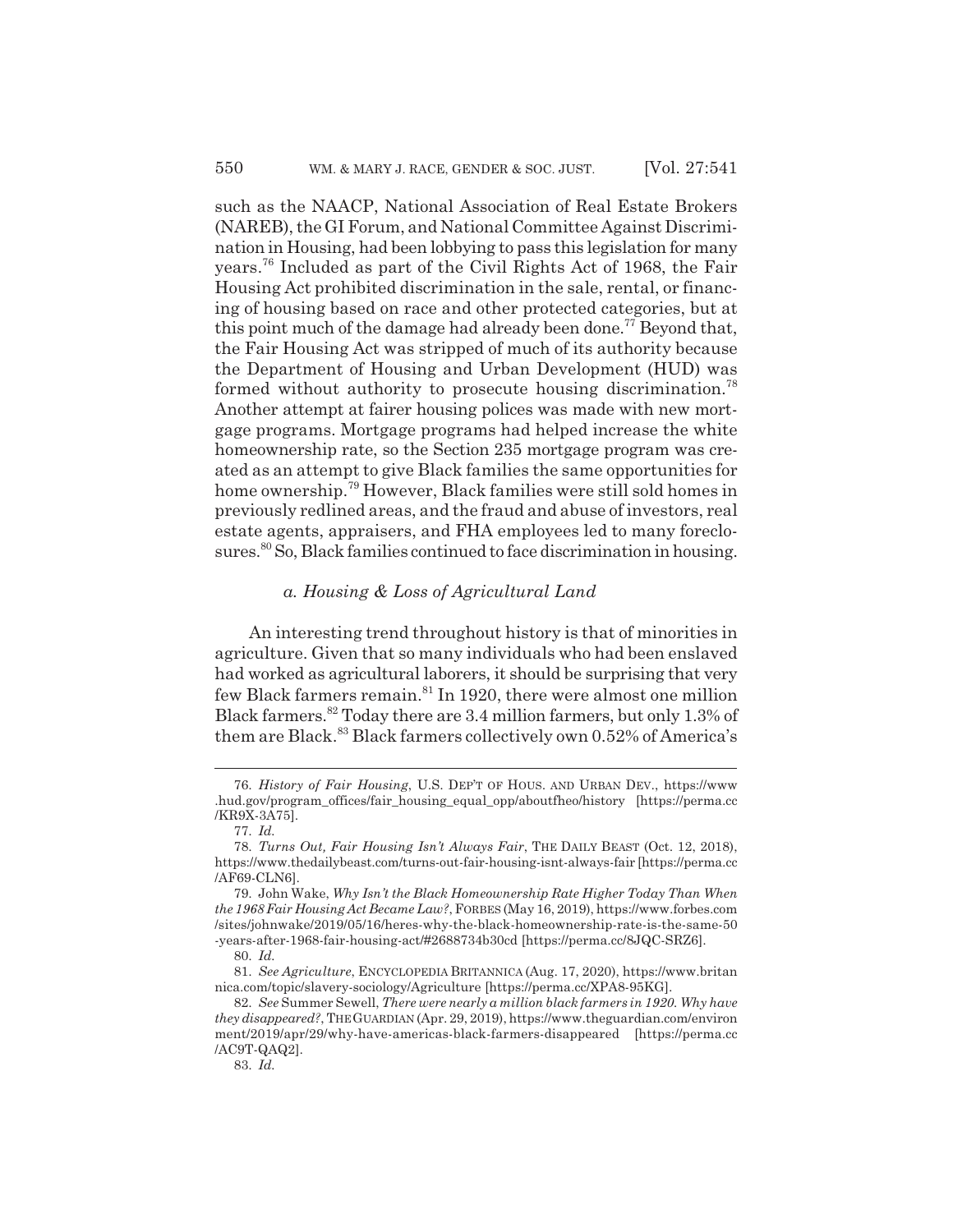#### 2021] MORE THAN HUNGRY 551

farmland and make less than \$40,000 annually compared to the average white farmer's \$190,000 annual income.<sup>84</sup> The disparity in income is largely due to the disparity in land ownership, with the average Black farmer owning approximately one-quarter of the land an average white farmer owns.<sup>85</sup> The historical lack of access to legal counsel has resulted in the passing of Black American families' farmland without a will or clear title.<sup>86</sup> Without clear title, a farmer faces two distinct issues. First, the land may not be seen as legally their own and they may lose it. $87$  Second, until 2018, a farm could not receive financial assistance from the USDA without a serial number, and a serial number could only be received with proof of land ownership.<sup>88</sup> Eighty percent of farmland owned by Black families has been lost since 1910 because of unclear title.<sup>89</sup>

Meanwhile, the price of land has skyrocketed.<sup>90</sup> For example, one farmer bought his land for \$400 an acre in 1962, but the farm across the street, presumably of equal value, sold for \$12,000 an acre around  $2012.<sup>91</sup>$  So, it is very difficult to buy farmland back.<sup>92</sup>

The final factor in the decrease of Black land ownership is persistent racism; Black farmers have faced a systematic push out of agriculture.<sup>93</sup> The Farmers Administration of the United States Department of Agriculture (USDA) refused farm loans and other support for Black applicants.94 The landmark class-action lawsuit *Pigford v. Glickman*, which alleged racial discrimination by the USDA, was

85. Sewell, *supra* note 82.

<sup>84.</sup> *Id.* Note that farming is no longer profitable for many farmers of all races. About 50–60% of farmers in the United States also have jobs off the farm, especially if their farm is small to mid-range. *Most farmers receive off-farm income, but small scale operators depend on it*, U.S.DEPT. OF AGRIC. (Nov. 27, 2019), https://www.ers.usda.gov/data-products /chart-gallery/gallery/chart-detail/?chartId=58426 [https://perma.cc/TNQ8-MFF2]. And some farmers make as much as 84% of their income at jobs off the farm. Tracie McMillan, *Farmers Work a Second Shift to Supplement Income*, NAT'L.GEO. (Feb. 25, 2016), https:// www.nationalgeographic.com/culture/food/the-plate/2016/02/25/farmers -work-a-second -shift-to-supplement-income/#close [https://perma.cc/Q9DH-FTXG]. Even so, farmers of color tend to run smaller farms, own less land, and generate less wealth than their white counterparts. Megan Horst, *How Racism Shaped the American Farming Landscape*, EATER (Jan. 25, 2019), https://www.eater.com/2019/1/25/18197352/american-farming-racism-us -agriculture-history.

<sup>86.</sup> *Id.*

<sup>87.</sup> *Id.*

<sup>88.</sup> *Id.*

<sup>89.</sup> *Id.*

<sup>90.</sup> *See* Nancy Marshall-Genzer, *Why more than half of farmers have a second job*, MARKETPLACE (Mar. 4, 2019), https://www.marketplace.org/2015/03/04/why-more-half -farmers-have-second-job [https://perma.cc/5MRC-C6ED].

<sup>91.</sup> *See id.*

<sup>92.</sup> *Id.*

<sup>93.</sup> *See* Sewell, *supra* note 82.

<sup>94.</sup> *See id.*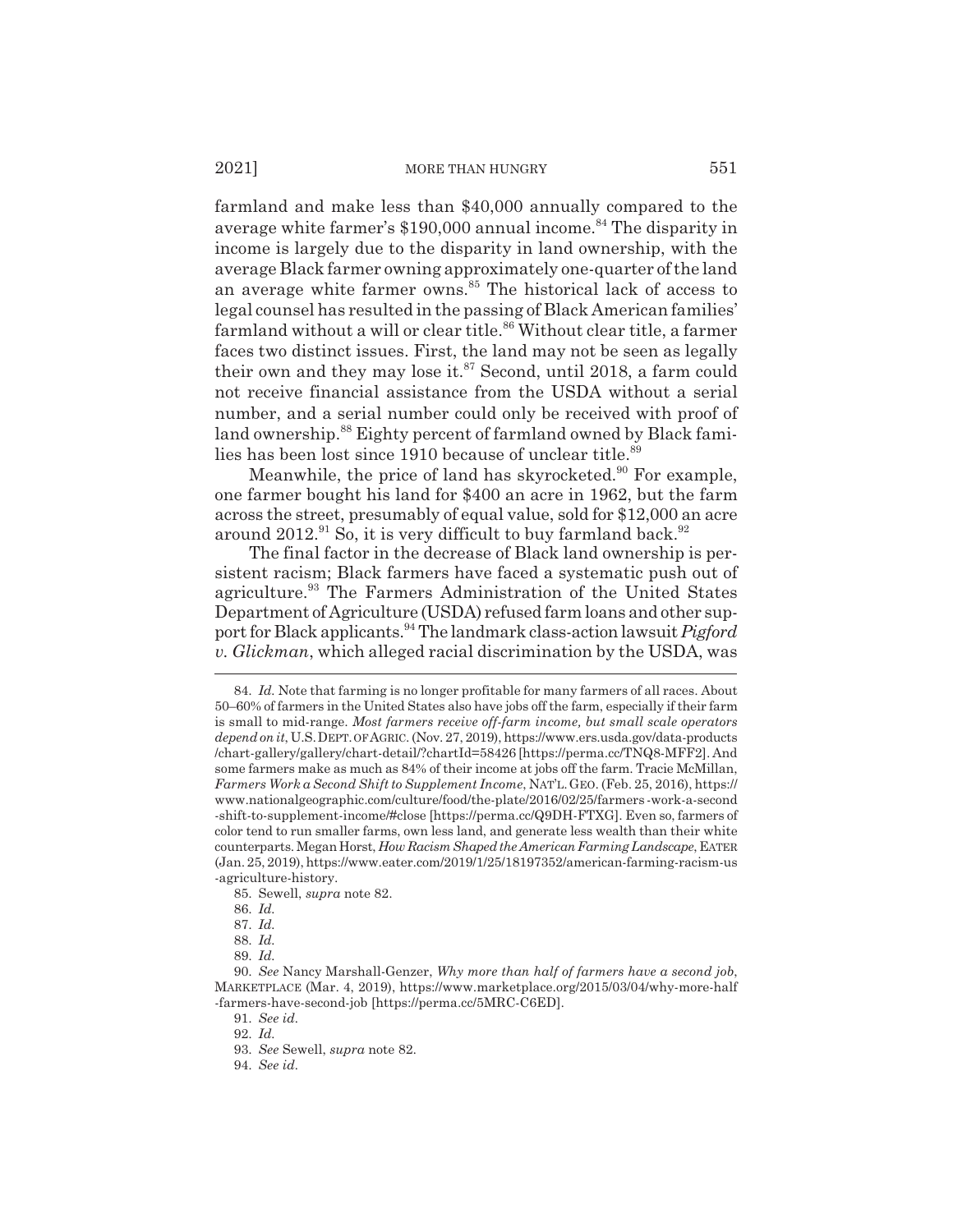not brought until 1997. It settled for one billion dollars in 1999.<sup>95</sup> One can imagine how much damage was done prior to  $1997.^{96}$  This persisting inequality has impacted income and property assets for Black people in the United States, in turn impacting their access to food despite being food-growers.97 Today Black farmers still report making less money for their crops simply because they are Black.<sup>98</sup>

## *4. Housing & Home Ownership*

Today, the home is the largest financial asset for most Americans.99 While the median income for Black households is fifty-nine percent of that of white households, the median household net worth for a Black family is just eight percent of the white median household worth.<sup>100</sup> This statistic highlights that the years of racially segregating policies have led to a differential in housing values as well as home ownership.<sup>101</sup> Combined with the value of public schooling and public accommodations in higher income neighborhoods, housing, once again, can determine many aspects of lifestyle outside of an individual's control, and many of these aspects impact food access.<sup>102</sup>

## *B. Incarceration*

Another modern factor of poverty and food insecurity is incarceration.103 More than 2.3 million people are incarcerated in the United States, and the majority of those incarcerated are low income.104 Across all genders, races, and ethnicity groups, those who become incarcerated earned substantially less income prior to their

<sup>95.</sup> *Id.*

<sup>96.</sup> *Id.*

<sup>97.</sup> *See id.*

<sup>98.</sup> *See id.*

<sup>99.</sup> Richard D. Kahlenberg & Kimberly Quick, *The Government Created Housing Segregation. Here's How the Government Can End It.*, THE AM. PROSPECT (July 2, 2019), https://prospect.org/civil-rights/government-created-housing-segregation-government -can-end-it [https://perma.cc/G6NU-9C44].

<sup>100.</sup> *Id.*

<sup>101.</sup> *Id.*

<sup>102.</sup> *See id.*

<sup>103.</sup> *See* Robynn Cox & Sally Wallace, *The Impact of Incarceration on Food Insecurity among Households with Children* 6 *(*Dep't of Econ. Spelman College & Dep't of Econ. Ga. State Univ., Working Paper, Paper No. 13-05-FF), https://fragilefamilies.princeton.edu /sites/fragilefamilies/files/wp13-05-ff.pdf.

<sup>104.</sup> *How many people are locked up in the United States?*, PRISON POL'Y INITIATIVE (2018), https://www.prisonpolicy.org/graphs/pie2018.html [https://perma.cc/E9B2-ZMFN]; *see* Bernadette Rabuy & Daniel Kopf, *Prisons of Poverty: Uncovering the pre-incarceration incomes of the imprisoned*, PRISON POL'Y INITIATIVE (July 9, 2015), https://www.prison policy.org/reports/income.html [https://perma.cc/YF43-D7KR].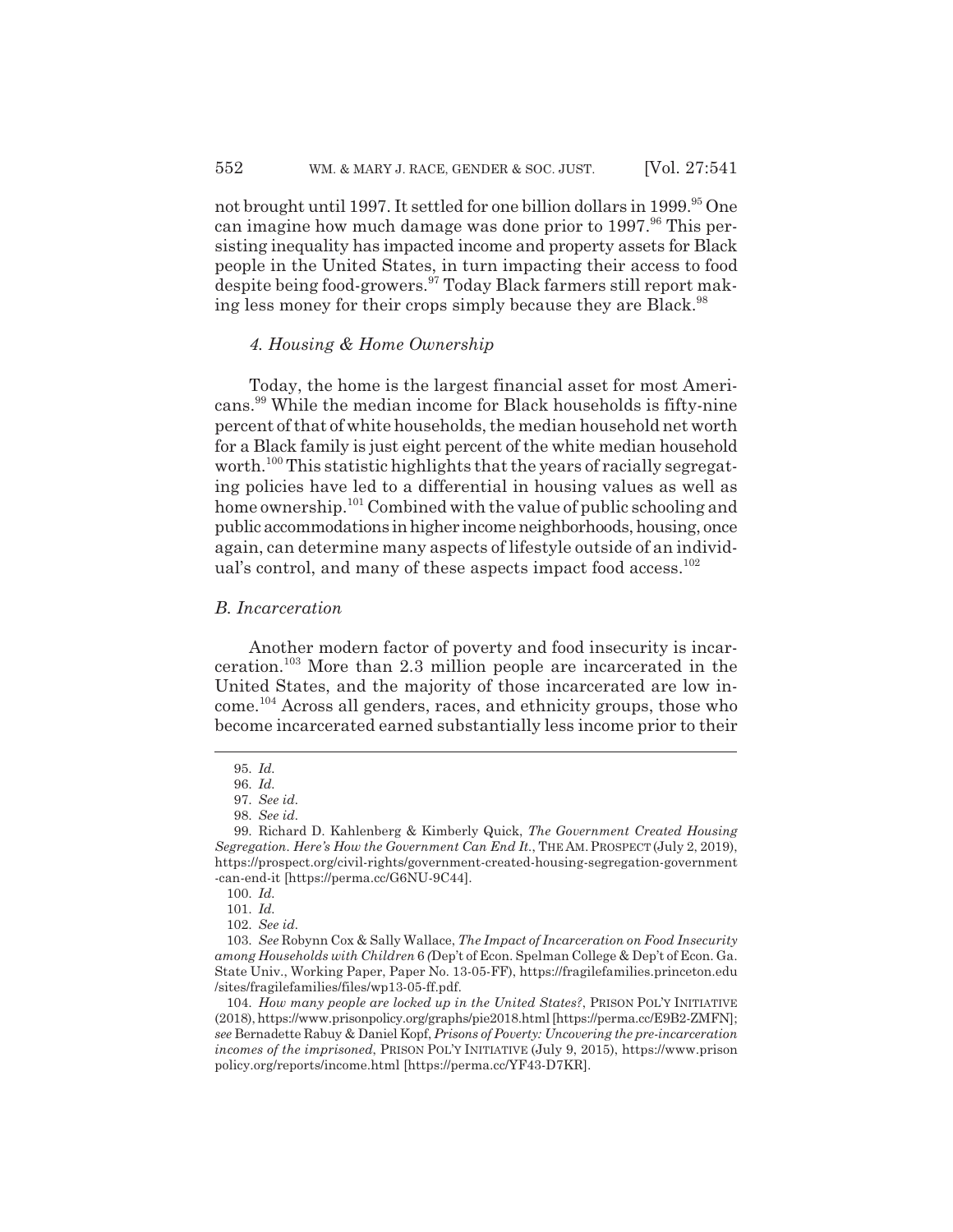incarceration than same age peers.<sup>105</sup> And once incarcerated, there can be huge economic impacts for the families that are left behind.<sup>106</sup> When a family member is incarcerated, the family's income drops twenty-two percent lower.<sup>107</sup> The family's income continues to be about fifteen percent lower upon re-entry of the incarcerated member, due to the lack of quality and quantity of employment opportunities for those individuals with a criminal record.<sup>108</sup> Further still, having a criminal record poses a major bar to accessing housing assistance programs.109

#### *1. Incarceration & Hunger*

An estimated five million children have experienced parental incarceration at some point in their lives.<sup>110</sup> The burden is heaviest among minority children; 11.5% of Black children have had a parent incarcerated, double the rate of white children.<sup>111</sup> These children are more likely to experience food insecurity as a result of multifaceted outcomes of parental incarceration, such as loss of family income, loss of upward mobility of the parent due to incarceration, and/or moving in with a grandparent, as senior households with a grandchild are at higher risk of hunger.<sup>112</sup> Therefore, mass incarceration also contributes to greater food insecurity in the United States.<sup>113</sup>

## *C. Inaccessibility*

## *1. Monetary and Time Inaccessibility*

This history has led to many forms of inaccessibility that shape who goes hungry. Only about sixty-five percent of individuals living in poverty are eligible to work.<sup>114</sup> Sixty-three percent of that eligible

<sup>105.</sup> Rabuy & Kopf, *supra* note 104.

<sup>106.</sup> Eric Martin, *Hidden Consequences: The Impact of Incarceration on Dependent Children*, NAT'L INST. OF JUST. (Mar. 1, 2017), https://nij.ojp.gov/topics/articles/hidden -consequences-impact-incarceration-dependent-children [https://perma.cc/6S9H-2GQW]. 107. *Id.*

<sup>108.</sup> *Id.*

<sup>109.</sup> Marah A. Curtis, Sarah Garlington & Lisa S. Schottenfeld, *Alcohol, Drug, and Criminal History Restrictions in Public Housing*, U.S. DEP'T OF HOUS. AND URBAN DEV., 15 CITYSCAPE No. 3, 38 (2013), https://www.huduser.gov/portal/periodicals/cityscpe/vol 15num3/ch2.pdf [https://perma.cc/F34E-HYKV].

<sup>110.</sup> Patrick A. Coleman, *The Family Separation Crisis Isn't Over for Black Parents*, FATHERLY (June 21, 2018), https://www.fatherly.com/love-money/politics/family-separa tion-crisis-black-parents-jail.

<sup>111.</sup> *Id.*

<sup>112.</sup> Cox & Wallace, *supra* note 103, at 6.

<sup>113.</sup> *See id.*

<sup>114.</sup> *See Access to Affordable and Nutritious Food: Measuring and Understanding Food Deserts and Their Consequences*, Chapter 2: The Extent of Limited Food Access in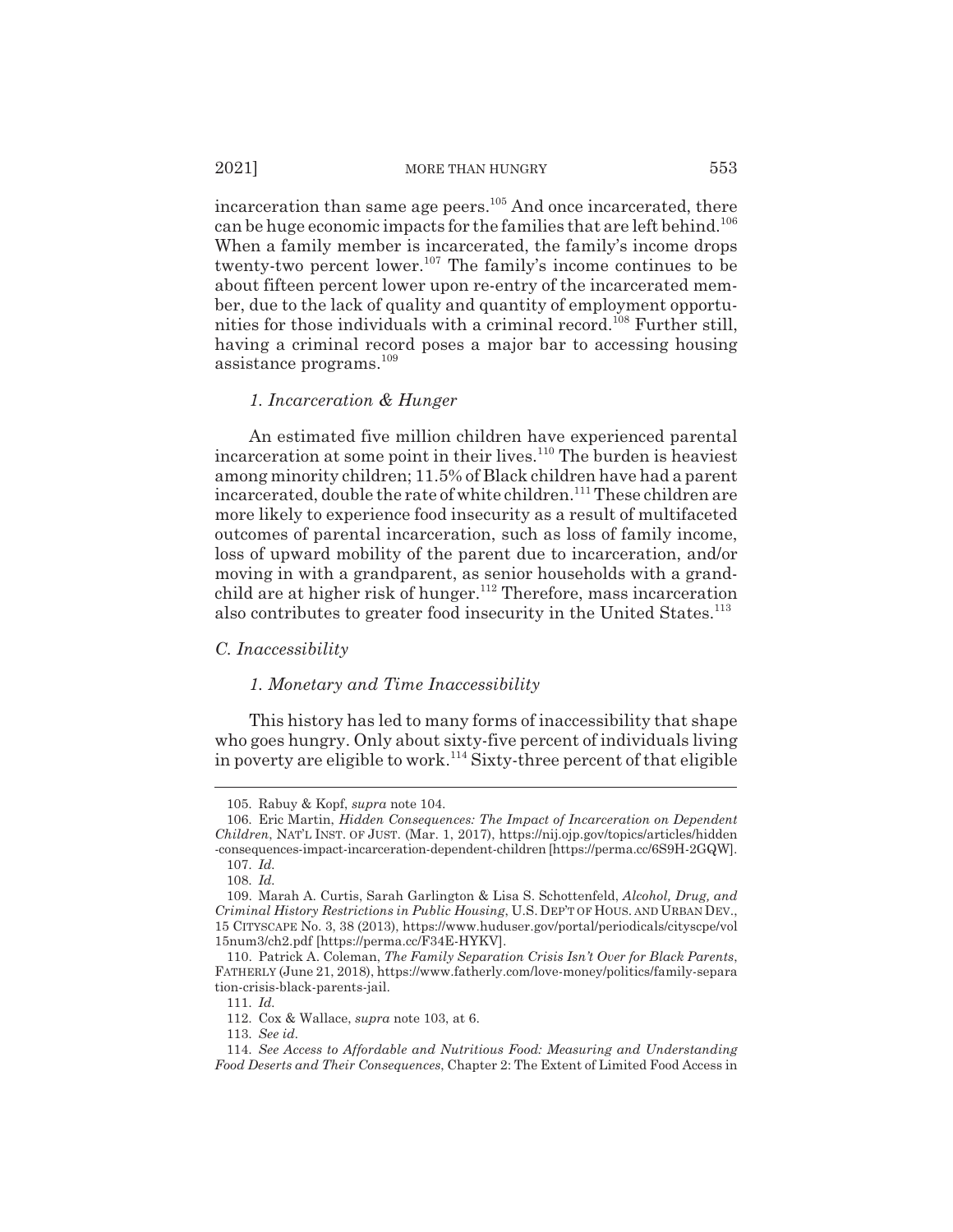population are working and many others are currently unemployed but looking for work.115 However, working is not enough to lift a family out of poverty because the minimum wage today is not a living wage.116 If one calculates the minimum wage in 1968 in 2017 dollars, a worker made \$20,600.<sup>117</sup> In 2017, a minimum wage worker was making only \$15,080.<sup>118</sup> The value of minimum wage work has dropped so significantly that a single parent with only one child lives under the federal poverty line when they earn minimum wage.<sup>119</sup> "[O]ne in every nine workers are [sic] paid too little to escape poverty for their family size."120 The pressures of low minimum wage are exacerbated by the lack of affordable housing.121 The National Low Income Housing Coalition (NLIHC) reported that the hourly income needed to afford a \$1,149 a month, fair-market value, two-bedroom rental in 2018 was \$22.10 an hour.<sup>122</sup> A federal minimum wage worker in that year was making \$7.25 an hour.<sup>123</sup> A federal minimum wage worker can afford a one-bedroom, fair market value rental in only 22 of the more than 3,000 counties in the US.<sup>124</sup> The lack of affordable housing means that many individuals are living housing burdened, paying more than thirty percent of their income on their housing.125 In 2017, 47.4% of all renters were housing burdened.<sup>126</sup> Of those with incomes below \$15,000, federal minimum wage workers, 82.8% were

115. *See* Gould, *supra* note 114.

117. *Id.*

118. *Id.*

119. *Id.*

the United States,U.S.DEP'T OF AGRIC., https://www.ers.usda.gov/webdocs/publications /42711/12701\_ap036b\_1\_.pdf?v=0 [https://perma.cc/X8QS-K7QR]; *see also* Elise Gould, *Poor People Work: A Majority of Poor People Who Can Work Do*, ECON.POL'Y INST. (May 19, 2015), https://www.epi.org/publication/poor-people-work-a-majority-of-poor-people-who -can-work-do [https://perma.cc/3T3Q-QMA7].

<sup>116.</sup> *See* Ben Zipperer, *The erosion of the federal minimum wage has increased poverty, especially for Black and Hispanic families*, ECONOMIC POL'Y INST. (June 13, 2018), https:// www.epi.org/publication/the-erosion-of-the-federal-minimum-wage-has-increased-pov erty-especially-for-black-and-hispanic-families [https://perma.cc/NGR4-VM9H].

<sup>120.</sup> David Cooper, *One in nine U.S. workers are paid wages that can leave them in poverty, even when working full time*, ECON.POL'Y INST. (June 15, 2018), https://www.epi .org/publication/one-in-nine-u-s-workers-are-paid-wages-that-can-leave-them-in-poverty -even-when-working-full-time [https://perma.cc/N2MT-K6JY].

<sup>121.</sup> *See NLIHC Releases Out of Reach 2018*, NAT'L LOW INCOME HOUS. COAL. (June 18, 2018), https://nlihc.org/resource/nlihc-releases-out-reach-2018 [https://perma.cc /8TSJ-DSX4].

<sup>122.</sup> *Id.*

<sup>123.</sup> *Id.*

<sup>124.</sup> *Id.*

<sup>125.</sup> Sean Veal & Jonathan Spader, *Nearly a Third of American Households Were Cost-Burdened Last Year*, JOINT CTR. FOR HOUS. STUD. OF HARV. UNIV. (Dec. 7, 2018), https://www.jchs.harvard.edu/blog/more-than-a-third-of-american-households-were-cost -burdened-last-year [https://perma.cc/XR6J-LLGP].

<sup>126.</sup> *Id.*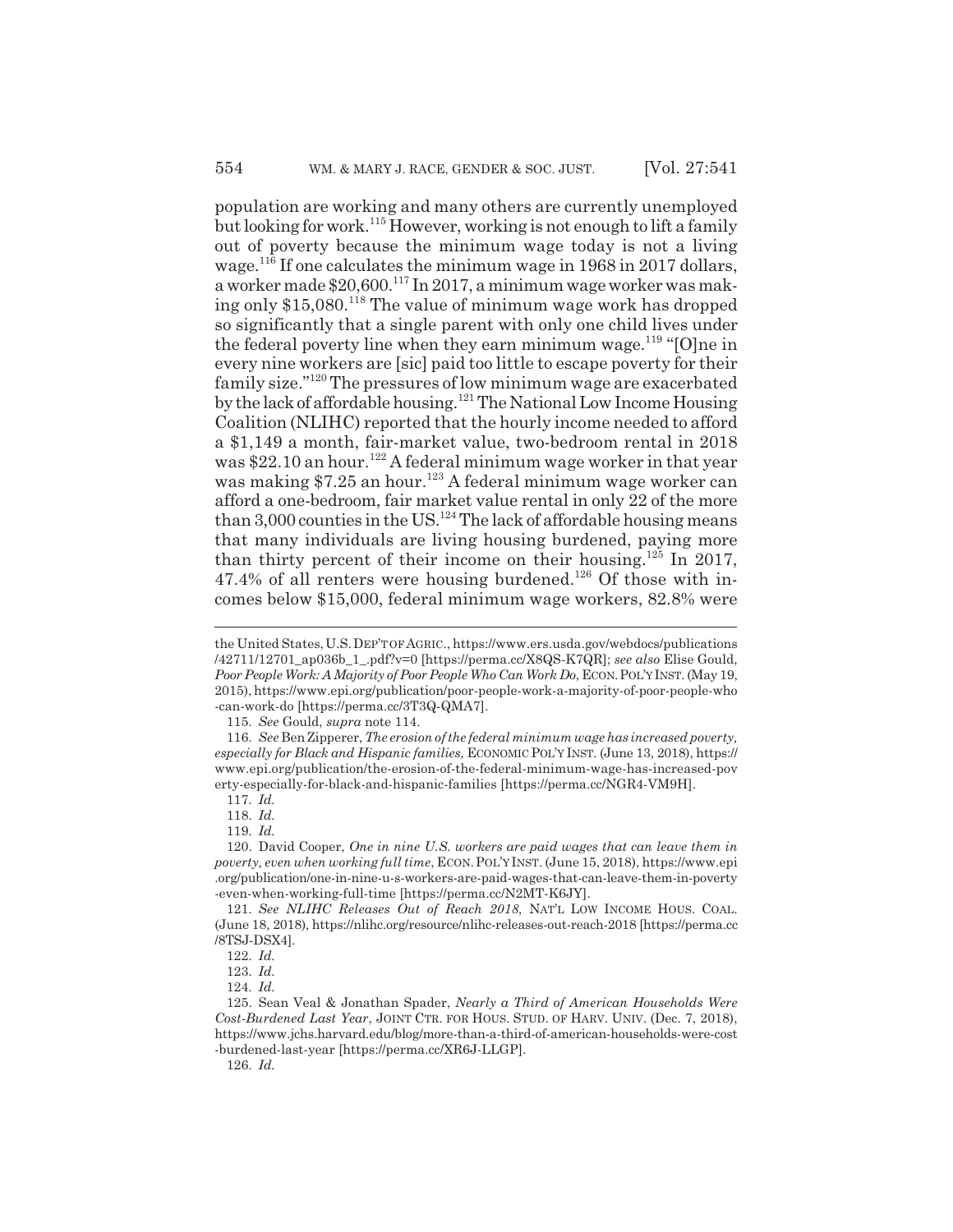#### 2021] MORE THAN HUNGRY 555

housing burdened and 71.7% were severely housing burdened, meaning they were paying more than 50% of their income on rent.<sup>127</sup> When so much of one's income is going to rent, there is much less to split for utilities, transportation, clothing, school supplies, medical care, and, most importantly for the purposes of this discussion, food.

Time constraints also impact access to food, especially healthy food.128 With less time to cook and/or less time to shop, there tends to be a greater reliance on foods that will be shelf stable and easy to prepare.129 Shelf-stable goods are, in general, more processed and less nutrient dense than fresh fruits and vegetables, meats, and other quality products that spoil faster.130 There are likely to be large time constraints on low-income families, who, in addition to having families to care for, are more likely to have two jobs, to rely on public transportation, and to live farther from work and grocery stores.<sup>131</sup> So, the time and money constraints can then compound into restrictions on accessible food and on overall health.<sup>132</sup>

#### *2. Geographic Inaccessibility*

Many of the nation's low-income individuals live in areas referred to as food deserts; areas geographically isolated from grocery stores.133 Many others live in food swamps, meaning fast foods, liquor stores, and convenience stores outnumber the healthy food options.<sup>134</sup> For those urban residents who do have access to a small, neighborhood grocery, the goods are priced anywhere from 3 to 37% higher than they are at larger, suburban stores.<sup>135</sup> In this way, geographic, time, and monetary constraints all interplay to create a situation ripe for food inaccessibility and, thus, hunger. $136$ 

132. *See Food Deserts*, *supra* note 131.

<sup>127.</sup> *Id.*

<sup>128.</sup> Stephanie Rogus, *Examining the influence of perceived and objective time constraints on the quality of household food purchases*, 130 APPETITE 268, 270 (2018).

<sup>129.</sup> *Id.* at 269.

<sup>130.</sup> Shilpi Gupta, Terry Hawk, Anju Aggarwal & Adam Drewnowski , *Characterizing Ultra-Processed Foods by Energy Density, Nutrient Density, and Cost*, FRONTIERS IN NUTRITION (May 28, 2019), https://www.frontiersin.org/articles/10.3389/fnut.2019.00070 /full [https://perma.cc/3RRQ-4JRN].

<sup>131.</sup> *See* ELIZABETH KNEEBONE & NATALIE HOLMES, THE GROWING DISTANCE BETWEEN PEOPLE AND JOBS IN METROPOLITAN AMERICA2,4 (2015), https://www.brookings.edu/wp-con tent/uploads/2016/07/Srvy\_JobsProximity.pdf; *see Food Deserts*, FOOD EMPOWERMENT PROJECT, https://foodispower.org/access-health/food-deserts [https://perma.cc/CS63-FDYL].

<sup>133.</sup> *See id.*

<sup>134.</sup> *Food Swamps Contribute to Obesity More Than Food Deserts*, BLUE ZONES, https://www.bluezones.com/2017/11/news-food-swamps-contribute-obesity-food-deserts [https://perma.cc/6QVA-RKN3].

<sup>135.</sup> *Food Deserts*, *supra* note 131.

<sup>136.</sup> *Id.*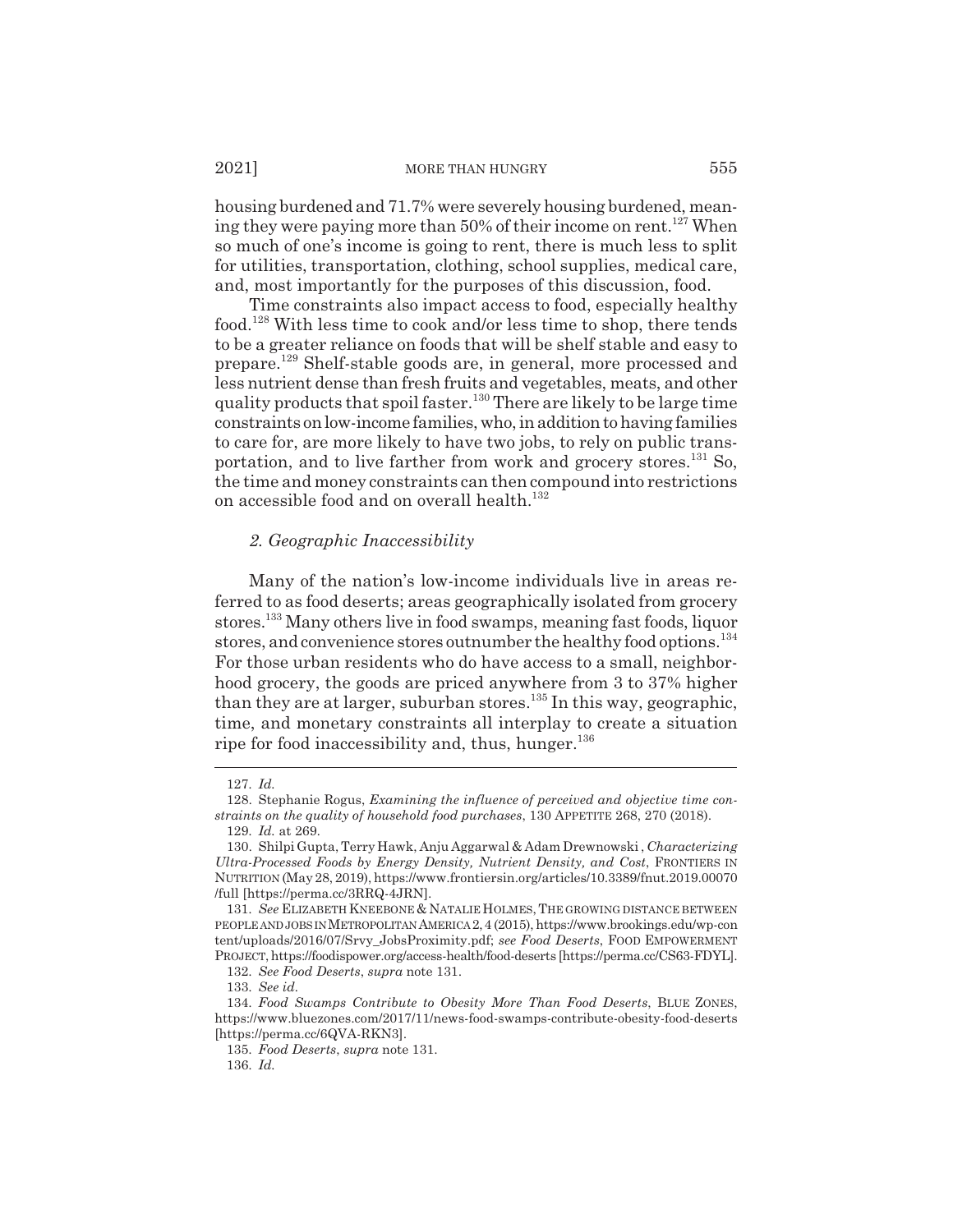## *D. Food*

## *1. Food Insecurity*

Hunger in the United States today is better described as "food insecurity."137 That is because the geographic, time, and monetary constraints discussed above cause an unreliable access to food rather than the continuous state of starvation the word "hunger" connotes.<sup>138</sup> Feeding America describes four categories of food security.<sup>139</sup> Those with high food security have "no problems, or anxiety about, consistently accessing adequate food."140 Those with marginal food security have "problems or anxiety at times about accessing adequate food, but the quality, variety, and quantity of their food were not substantially reduced."141 Those with low food security have "reduced the quality, variety, and desirability of their diets, but the quantity of food intake and normal eating patterns were not substantially disrupted."142 And those with very low food security have "at times during the year, eating patterns of one or more household members disrupted and food intake reduced because the household lacked money or other resources for food."<sup>143</sup> It is important to note that food insecurity can be experienced by those living above the poverty line, as well as those below it.<sup>144</sup> The specific factors in each family or individual's life, such as rent burden, wage, access to transportation, reliability of work, and the changes in these factors can create better or worse food security at different times of the year.<sup>145</sup> Food insecurity leads to both a lack of autonomy and adverse health outcomes.<sup>146</sup>

## *2. Food & Control*

It has been recognized for ages that food is an essential element of power.147 Even back to the Roman Empire, generals had strategies to destroy food, farmland, and irrigation to gain advantage in

<sup>137.</sup> *See* FISHER, *supra* note 19, at 13.

<sup>138.</sup> *See id.*

<sup>139.</sup> *What Is Food Insecurity?*, FEEDING AMERICA, https://hungerandhealth.feeding america.org/understand-food-insecurity [https://perma.cc/RCH5-AU2G].

<sup>140.</sup> *Id.*

<sup>141.</sup> *Id.*

<sup>142.</sup> *Id.*

<sup>143.</sup> *Id.*

<sup>144.</sup> *Id.*

<sup>145.</sup> *See What Is Food Insecurity?*, *supra* note 139.

<sup>146.</sup> *Id.*

<sup>147.</sup> *See Food as a Weapon of War*, ENCYCLOPEDIA.COM (Feb. 26, 2020), https://www.en cyclopedia.com/food/encyclopedias-almanacs-transcripts-and-maps/food-weapon-war [https://perma.cc/XAL9-J6YY].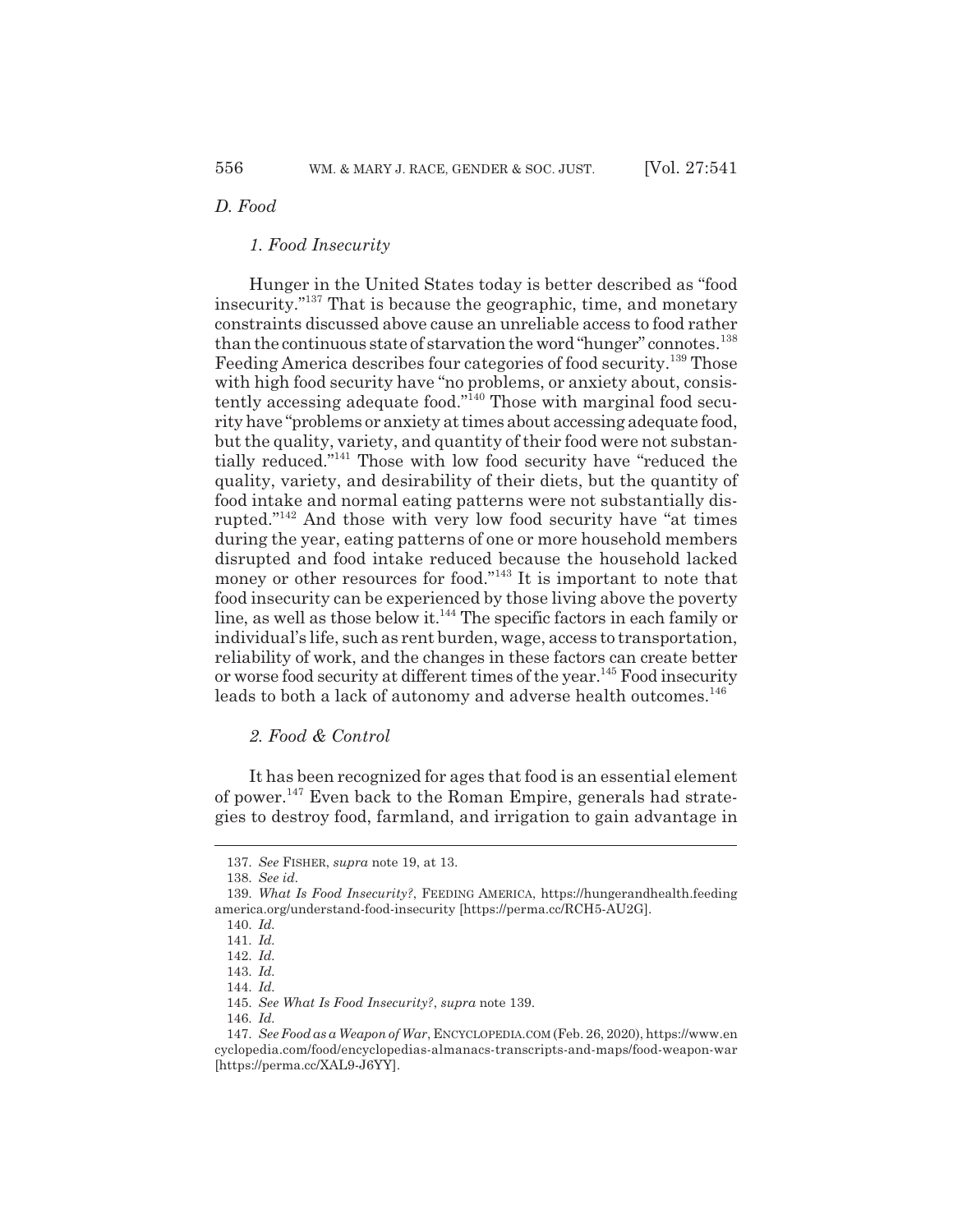war.<sup>148</sup> Some generals have even destroyed their own country's farmland so that invading enemies have no way to support their soldier's needs.149 On American soil, control of food is control of people in more subtle ways than outright warfare; controlling access to food disempowers individuals.150 This disempowerment is a result of several factors. To start, Maslow's Hierarchy of Needs theorizes that people have to have their basics covered, like food and shelter, before they are able to focus on their health, their relationships, their self-esteem, their freedom, and their desire to be the most that they can be.<sup>151</sup> In other words, when one does not have access to food, that becomes the primary thing the individual must focus on and acquiring food becomes their primary goal.<sup>152</sup> While this may seem dramatic in today's world, there is truth to the idea that knowing there is not enough food to feed oneself and one's family creates incredible stress, and much of one's efforts will have to be spent on making sure food is acquired.<sup>153</sup> The next element that creates disempowerment is that our solutions to food assistance, by and large, rely on the benevolence of others, or the government, to access food.154 This creates a dependency on sources outside of one's control, which often leads to feelings of inadequacy and powerlessness.155 Finally, the stress of trying to acquire food, the need to acquire cheap and largely shelf-stable food, and the feelings of powerlessness lead to diminished physical and mental health, further disempowering people.<sup>156</sup>

## *3. Food & Health*

Food plays an incredible role in overall health and well-being.<sup>157</sup> Most obviously, food provides the energy necessary to survive.<sup>158</sup> It is generally thought that a human can only survive without food for

<sup>148.</sup> *Id.*

<sup>149.</sup> *Id.*

<sup>150.</sup> *See* WILL TUTTLE, THE WORLD PEACE DIET: EATING FOR SPIRITUAL HEALTH AND SOCIAL HARMONY 286 (2005).

<sup>151.</sup> Saul McLeod, *Maslow's Hierarchy of Needs*, SIMPLY PSYCH. (2018), https://www .simplypsychology.org/maslow.html [https://perma.cc/F2DM-HGSY].

<sup>152.</sup> *See id.*

<sup>153.</sup> *See id.*

<sup>154.</sup> FISHER, *supra* note 19, at 24.

<sup>155.</sup> *Id.* at 47–49.

<sup>156.</sup> *See* TUTTLE, *supra* note 150, at 46.

<sup>157.</sup> *See 10 Reasons Doctors Talk About the Need for Good Nutrition & Diets (Infographic)*, LIVEWELL (Mar. 31, 2015), https://www.unitypoint.org/livewell/article.aspx ?id=ff0de079-682c-4f1a-b686-6b5b50e2f541 [https://perma.cc/DNS8-3ZDY].

<sup>158.</sup> *See* Angela Morrow, *How Long Can You Live Without Food?*, VERYWELLHEALTH (Aug. 27, 2020), https://www.verywellhealth.com/the-decision-to-stop-eating-at-the-end -of-life-1132033 [https://perma.cc/MF6A-RPD7].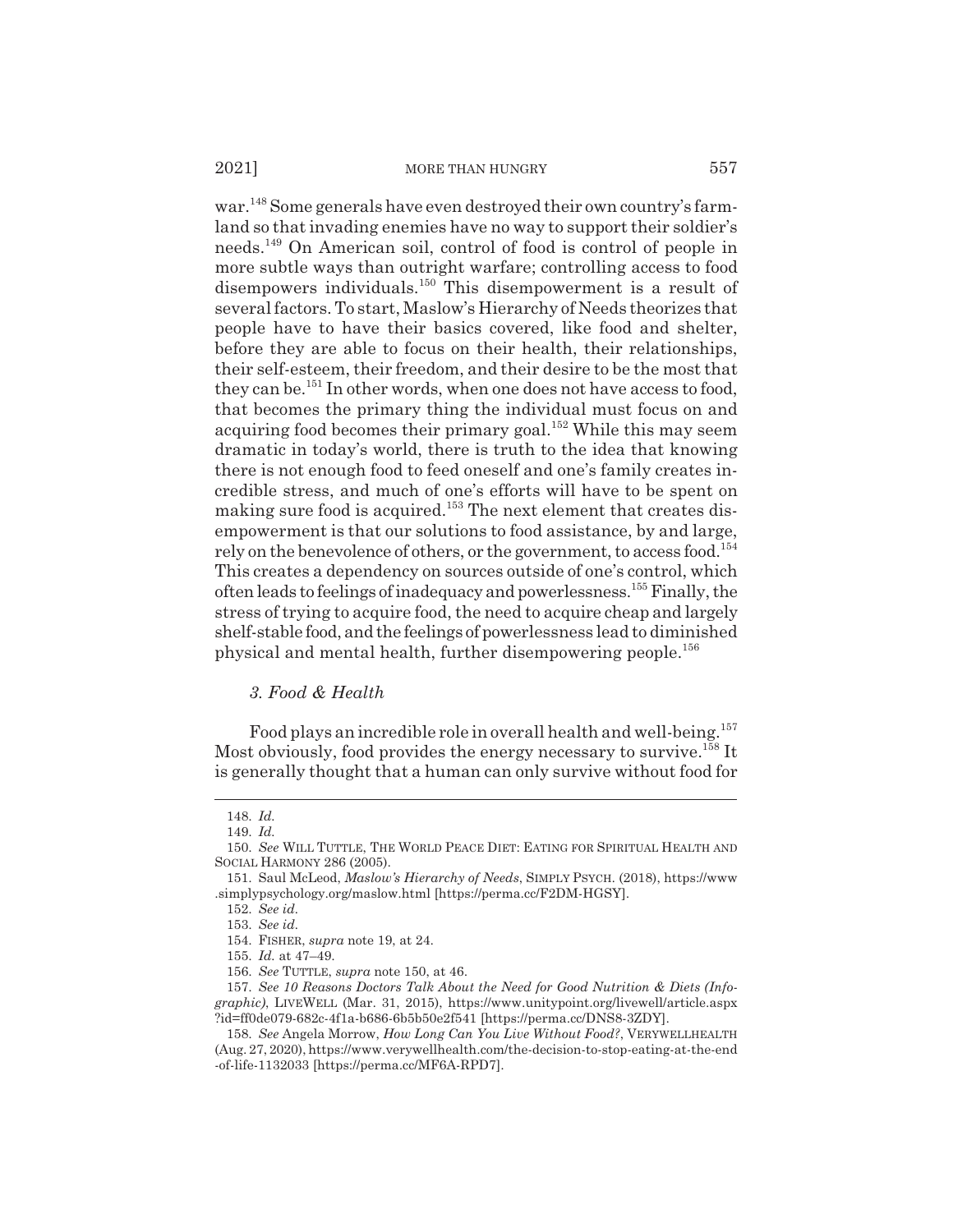a matter of weeks.<sup>159</sup> But beyond just surviving, healthy food is essential to thriving.<sup>160</sup> Eating well gives individuals more energy, increased focus, reduced risk of chronic disease, delayed impacts of aging, improved sleep, positive impacts on mood, and potentially lengthens ones' life span.<sup>161</sup> In the inverse, those most likely to experience food insecurity—those in poverty—tend to have life spans 6–18 years shorter than their wealthy counterparts.162 Tom Boyce, MD, Chief of the University of California San Francisco's Division of Developmental Medicine says, "Socioeconomic status is the most powerful predictor of disease, disorder, injury, and mortality we have."<sup>163</sup> The diseases most associated with poverty are obesity, diabetes, heart disease, and cancer.164 While our understanding of nutrition and health is always expanding, the United States has recognized the importance of food access in its policies for decades.<sup>165</sup>

## II. THE DEVELOPMENT OF STRATEGIES TO COMBAT HUNGER

## *A. School Meals*

School meals are some of the oldest food provision policies in the United States.<sup>166</sup> The first cities to institute school lunch programs were Philadelphia and Boston, which began serving hot meals for a penny as early as 1894.167 In his 1904 book titled *Poverty*, reformer Robert Hunter wrote, "let us render it possible for them to receive [education] . . . by making full and adequate provisions for the physical needs of the children who come from the homes of poverty."168 It

163. Jane Goodman & Claire Conway, *Poor Health: When Poverty Becomes Disease*, UNIV. CAL. S.F. (Jan. 6, 2016), https://www.ucsf.edu/news/2016/01/401251/poor-health -when-poverty-becomes-disease [https://perma.cc/A9UR-V7WH].

164. Mark Hyman, *The Link Between Poverty, Obesity and Diabetes*, THEHUFFINGTON POST (Sept. 18, 2010), https://www.huffpost.com/entry/not-having-enough-food-ca\_b\_721 344 [https://perma.cc/9ZZ2-3RYL].

165. *See A Short History of SNAP*, U.S. DEP'T OF AGRIC., https://www.fns.usda.gov /snap/short-history-snap [https://perma.cc/AWH4-3W53] (discussing one example of policy to impact hunger in the United States).

167. *Id.*

<sup>159.</sup> *Id.*

<sup>160.</sup> *See 10 Reasons Doctors Talk About the Need for Good Nutrition & Diets (Infographic)*, *supra* note 157.

<sup>161.</sup> *Id.*

<sup>162.</sup> STEVEN H. WOOLF, LAUDAN ARON, LISA DUBAY, SARAH M. SIMON, EMILY ZIMMERMAN & KIM X. LUK, HOW ARE INCOME AND WEALTH LINKED TO HEALTH AND LONGEVITY? 3 (2015), https://www.urban.org/sites/default/files/publication/49116/2000 178-How-are-Income-and-Wealth-Linked-to-Health-and-Longevity.pdf [https://perma .cc/PU8K-7DK7].

<sup>166.</sup> *See* Emelyn Rude, *An Abbreviated History of School Lunch in America*, TIME (Sept. 19, 2016), https://time.com/4496771/school-lunch-history [https://perma.cc/K4QQ -6VHC].

<sup>168.</sup> *Id.*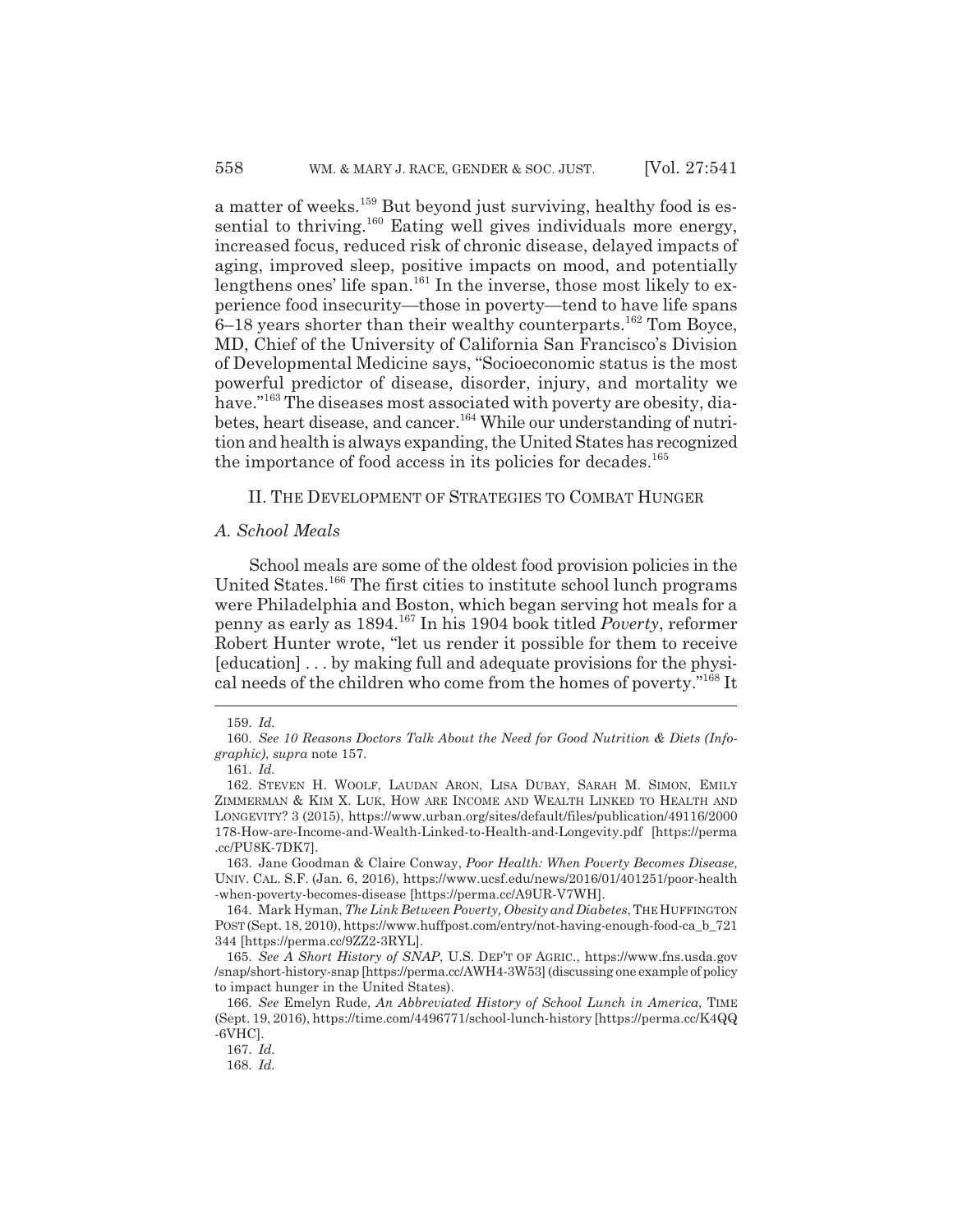was recognized that schools were in a unique position to provide students with nutritious food.<sup>169</sup> Early school lunch programs received great reviews and were touted for positively impacting students both physically and mentally.170 The Federal Government became involved in the provision of school lunches during the Great Depression, when the New Deal allowed the federal government to purchase surplus crops from farmers and employ women to cook and serve this surplus to students.<sup>171</sup> By 1941, federally supported school meals were provided in all fifty states, DC, and Puerto Rico.<sup>172</sup> While World War II saw a decline in school meal programs, the importance of feeding children at school remained clear, and in 1946 the National School Lunch Act was passed.173 School lunches were expanded under both the Eisenhower and Nixon administrations.<sup>174</sup>

School meals officially expanded to include school breakfast in 1975.175 The School Breakfast program owes acknowledgment to the Black Panthers.176 The Black Panthers were a Black nationalist party founded on a "commitment to ending police brutality and the subjugation of [B]lack Americans."<sup>177</sup> As such, the Black Panthers started many community support programs, one of the most successful of which was the Free Breakfast Program, which was developed on the notion that Black children needed to receive a nutritious breakfast in order to learn and grow.<sup>178</sup> The narrative of the time, however, was to conflate the struggle for Black rights with criminality.179 "The FBI deemed the Black Panthers as dangerous and the Free Breakfast Program as a threat to national security" because of a fear that the breakfast programs were being used to indoctrinate Black youth and recruit them to the Black Panthers.<sup>180</sup> As such, the

<sup>169.</sup> *Id.*

<sup>170.</sup> *Id.*

<sup>171.</sup> *Id.*

<sup>172.</sup> Rude, *supra* note 166.

<sup>173.</sup> *Id.*

<sup>174.</sup> *Id.*

<sup>175.</sup> Erin Blakemore, *How the Black Panthers' Breakfast Program Both Inspired and Threatened the Government*, HISTORY (Aug. 30, 2018), https://www.history.com/news /free-school-breakfast-black-panther-party [https://perma.cc/SE6G-M5FK].

<sup>176.</sup> *Id.*

<sup>177.</sup> *Id.*

<sup>178.</sup> Darryl Robertson, *The Black Panther Party and the Free Breakfast for Children Program*, BLACKPERSPECTIVES (Feb. 26, 2016), https://www.aaihs.org/the-black-panther -party [https://perma.cc/WY2P-X76P].

<sup>179.</sup> Samantha Willis, *The Black Panther Party, Revealed*, RICHMOND MAG. (Apr. 7, 2017, 12:23 PM), https://richmondmagazine.com/news/the-black-panthers-revealed [https:// perma.cc/4Y6K-6369].

<sup>180.</sup> Jessica Yoo, *Black Panthers' Breakfast Program*, PARTNERS FOR A HUNGER-FREE OR. (Oct. 20, 2015), https://oregonhunger.org/black-panthers-breakfast-program [https:// perma.cc/24V4-ZF4E].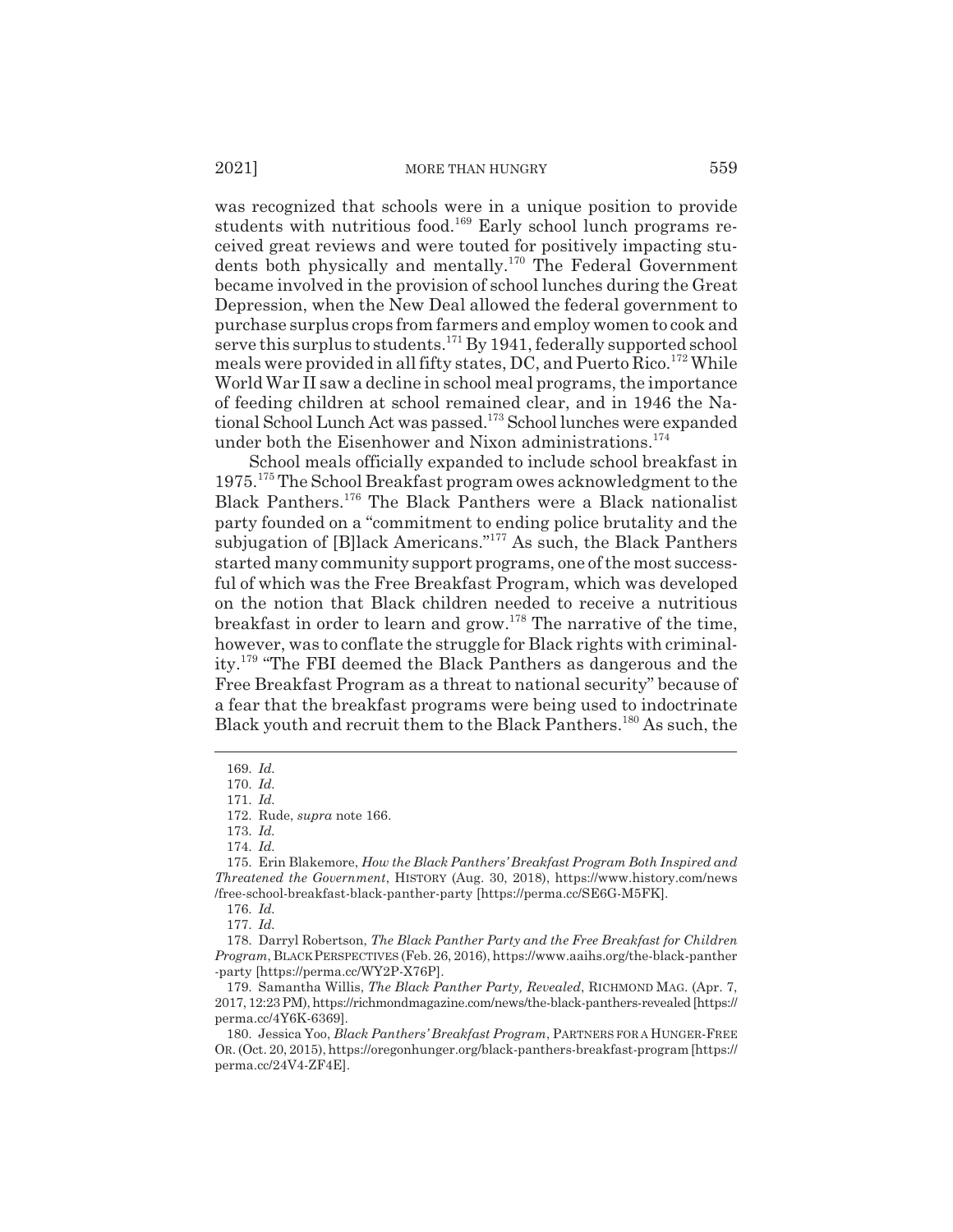FBI took tremendous efforts to derail the Free Breakfast Program, sometimes going door to door, telling parents that the program was teaching their children racism or that the food was infected with venereal diseases.181 Other times, Free Breakfast Program sites were raided, food was destroyed, officers harassed Black Panther Party members in front of the children they served, and officers photographed children participating in the program to instill fear.<sup>182</sup> The federal school breakfast program was piloted in the 1960s, but it did not take off until the 1970s, around the time the Black Panthers were dismantled.<sup>183</sup> Many historians credit the Black Panthers with exerting social pressure to provide school breakfasts.<sup>184</sup>

Today, the school food provision platform has expanded to many after school meal programs and school backpack programs that provide food for children to enjoy offsite over the weekends or school breaks.185 And while the nutritional value of these meals is questioned by many, school food provisions are still seen as a major way to combat hunger in the United States.<sup>186</sup>

#### *B. Food Banks*

The first food bank was opened in 1967.<sup>187</sup> In the 1980s, as local economies lost factory work, a recession hit, and President Reagan made large welfare cutbacks, food banks, pantries, and soup kitchens began to grow tremendously.<sup>188</sup> There are now more than 200 food banks and about 60,000 food pantries and soup kitchens in the United States.<sup>189</sup> While the system of food pantries and soup kitchens work to feed millions every day, there are inherent inequities simply by the nature of operating on the sheer benevolence of other citizens.190 The inherent inequity in food distribution organizations has been reported to cause feelings of stigmatization, racism, and classism instead of a welcoming and supportive community.<sup>191</sup>

<sup>181.</sup> Blakemore, *supra* note 175.

<sup>182.</sup> Yoo, *supra* note 180.

<sup>183.</sup> *Id.*

<sup>184.</sup> *See id.*

<sup>185.</sup> *See* BackPack Program, FEEDINGAM., https://www.feedingamerica.org/our-work /hunger-relief-programs/backpack-program [https://perma.cc/MQ9J-6NFQ].

<sup>186.</sup> *See* Rude, *supra* note 166.

<sup>187.</sup> Paige White, *The History of the Food Bank*, ONE AGAINST CHILDHOOD HUNGER (May 16, 2018), https://www.oneagainstchildhoodhunger.com/blog/2018/05/16/the-history -of-the-food-bank [https://perma.cc/9FXZ-NFRQ].

<sup>188.</sup> FISHER, *supra* note 19, at 2.

<sup>189.</sup> *Id.* at 3.

<sup>190.</sup> *Id.* at 46–47.

<sup>191.</sup> *Id.*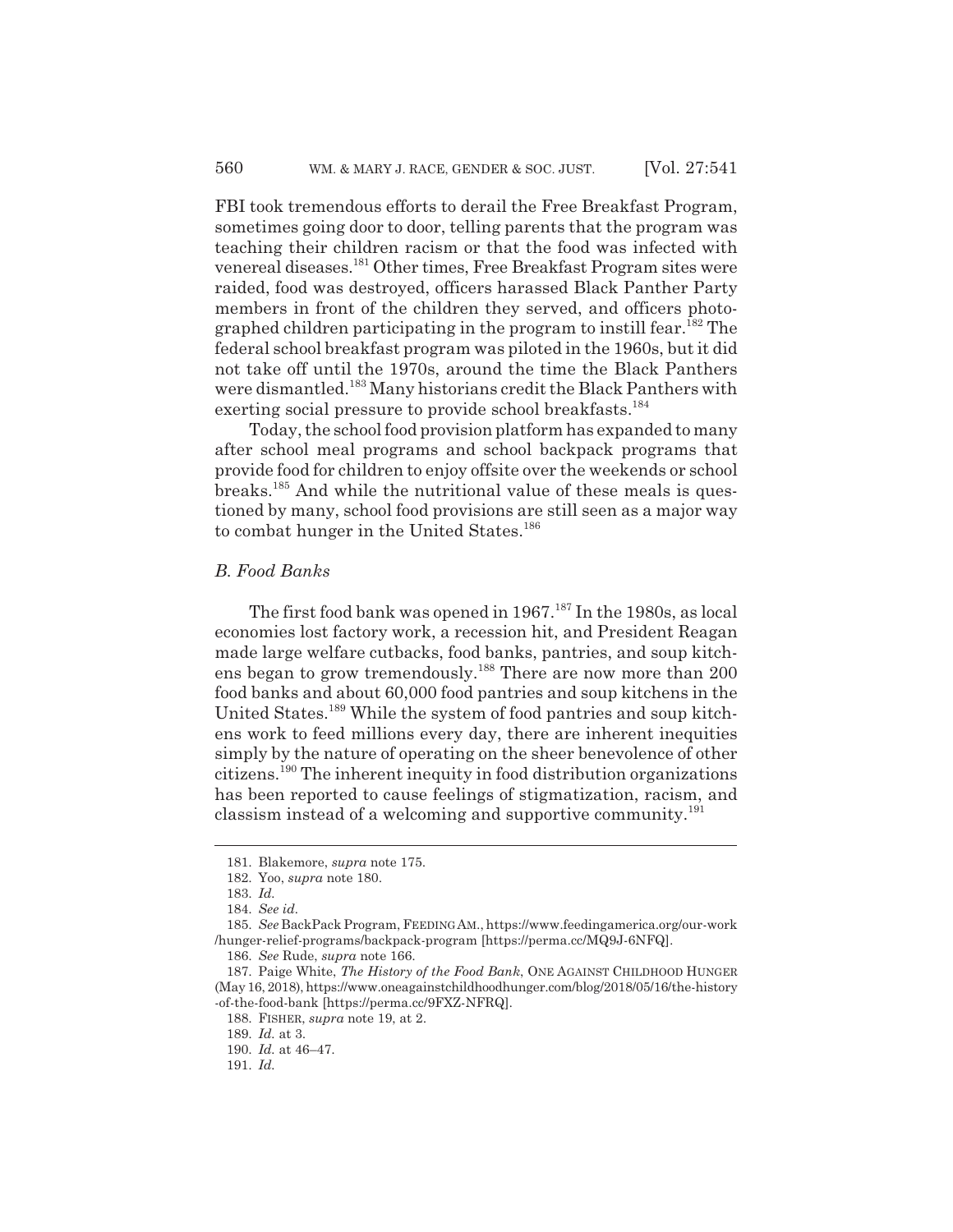#### *C. Food Stamps*

The first iteration of Food Stamps were tried in Rochester, NY in 1939, in the wake of the Great Depression.<sup>192</sup> The program was created to solve three interrelated issues: helping those who needed food to access it, helping farmers sell their surplus goods, and ensuring grocers were able to make money.193 It was very successful in accomplishing each goal.194 President John F. Kennedy piloted the program on a national level in 1961.195 Under the Nixon presidency, the food stamp program grew from three million to fifteen million individuals.196 Today, the food stamp system is called SNAP (Supplemental Nutrition Assistance  $Program)^{197}$  and it serves thirty-six million people.<sup>198</sup>

However, over time, the food stamp or SNAP system has placed more and more restrictions on those who can receive assistance, namely the program has required able-bodied adults to be employed to receive benefits.199 One of the most effective narratives to support SNAP restrictions has been that of the "welfare queen."<sup>200</sup> The term was developed to insinuate the presence of widespread abuse of the food stamp program and to demonize the poor by describing those who receive benefits as single Black women, taking advantage of the system, having more children to get more welfare money, and living large in their lazy lifestyle.<sup>201</sup> At the time this term was all the rage, the majority of individuals receiving welfare were nonblack (60%) but the term painted the poor as Black.<sup>202</sup> This was helpful politically, as racist sentiments were then used to garner support for cutting welfare programs and creating barriers to access them, such

199. *Id.*

201. *See id.*

<sup>192.</sup> Christopher Klein, *How Did Food Stamps Begin?*, HISTORY (Aug. 27, 2019), https:// www.history.com/news/food-stamps-great-depression [https://perma.cc/H8CX-YU72].

<sup>193.</sup> *Id.*

<sup>194.</sup> *Id.*

<sup>195.</sup> *Id.*

<sup>196.</sup> *Id.*

<sup>197.</sup> *Supplemental Nutrition Assistance Program*, USDA FOOD & NUTRITION SERV., https://www.fns.usda.gov/snap/supplemental-nutrition-assistance-program [https:// perma.cc/A3QT-X59X].

<sup>198.</sup> Jasmine Aguilera, *How Trump's New Food Stamp Rule Could Impact Nearly 700,000 Vulnerable Americans*, TIME (Dec. 9, 2019, 5:37 PM), https://time.com/5744647 /trump-food-stamps-rule [https://perma.cc/3Q2W-5B28].

<sup>200.</sup> *See* Bryce Covert, *The Myth of the Welfare Queen*, THE NEW REPUBLIC (July 2, 2019), https://newrepublic.com/article/154404/myth-welfare-queen [https://perma.cc /J8MG-JXSE].

<sup>202.</sup> *Id.*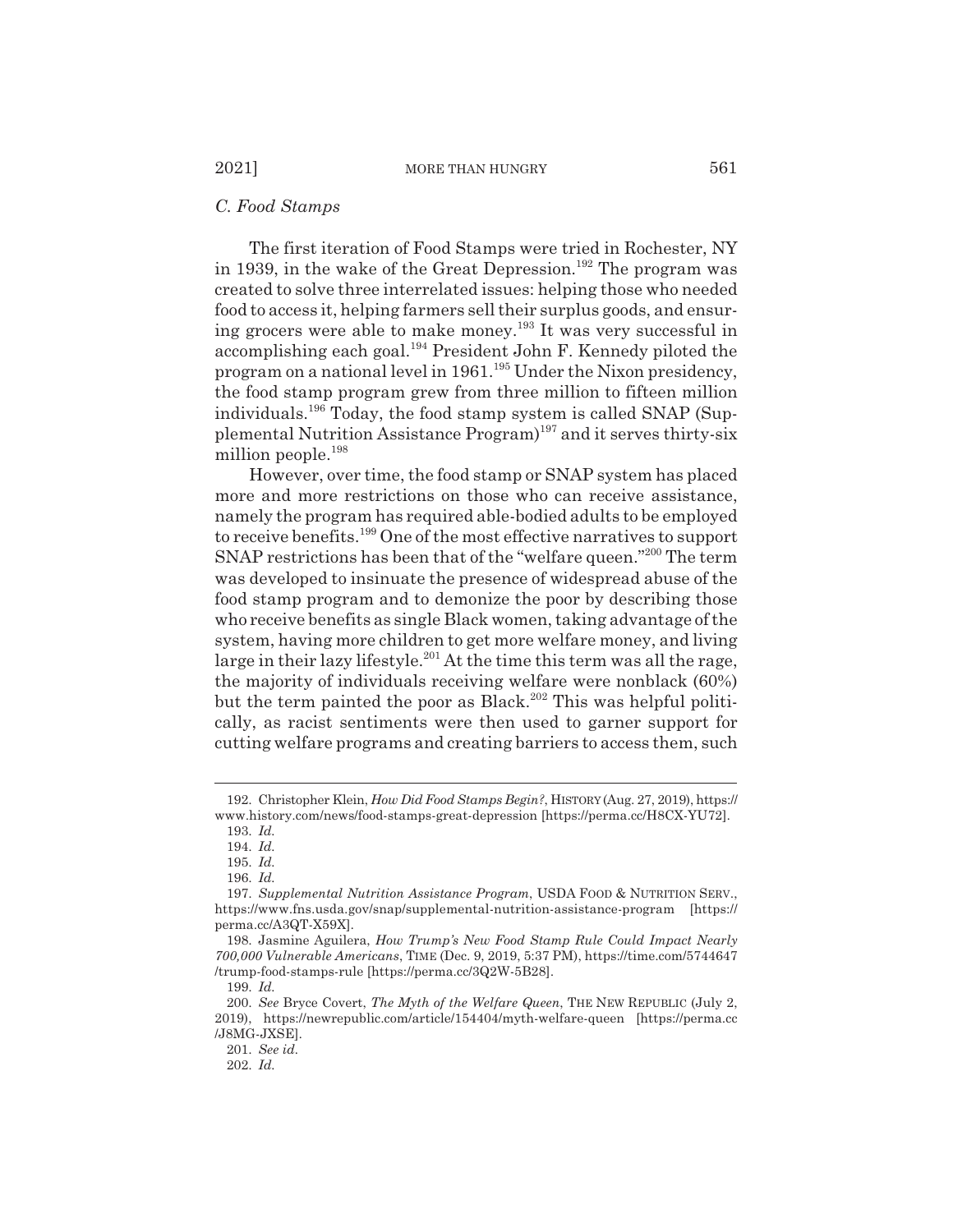as work requirements.<sup>203</sup> Today, there continue to be direct statements and indirect insinuation that the poor are lazy, that they abuse the system, and that they are undeserving of assistance.<sup>204</sup>

## *D. Why Have These Approaches Been Unsuccessful?*

School meal programs, food banks, and SNAP are all wellintentioned services that provide essential assistance to those who are food insecure.205 However, even in conjunction, these programs have not conquered hunger today and they will not conquer hunger in the future.<sup>206</sup> As Andrew Fisher describes, this is because these solutions were never meant to be pursued for the long term.<sup>207</sup>

Roger Sandberg, who works with the international relief organization Medair, describes three stages that each project designed to respond to the needs of vulnerable individuals should travel.<sup>208</sup> The first stage is relief, which occurs just after the disaster or emergency and lasts for a number of months.<sup>209</sup> The second is rehabilitation, which helps communities build structures to prepare them for future crises and lasts for several years.210 The third is development, which is long-term work designed to incrementally better the standard of living.<sup>211</sup> This third phase lasts for decades.<sup>212</sup>

As Andrew Fisher describes in his book *Big Hunger*, the establishment of food banks, food pantries, and even SNAP, were meant to be relief, a response to an emergency.<sup>213</sup> While these institutions have provided a lot of needed assistance, the overall treatment of hunger as a crisis instead of a chronic condition has led to "dependency, deception, and disempowerment."<sup>214</sup> The dependency on these programs is inevitable when no changes to income or housing affordability are made, while public benefits—like SNAP—are cut.215 Dependency removes agency, which creates disempowerment.<sup>216</sup> But the deception comes in public perception.<sup>217</sup>

212. *Id.*

- 215. *See id.* at 49.
- 216. *Id.* at 46.
- 217. *See* FISHER, *supra* note 19, at 83–85.

<sup>203.</sup> *See id.*

<sup>204.</sup> *See* Aguilera, *supra* note 198.

<sup>205.</sup> FISHER, *supra* note 19, at 3–4.

<sup>206.</sup> *See id.* at 7.

<sup>207.</sup> *Id.* at 4, 8.

<sup>208.</sup> *Id.* at 49.

<sup>209.</sup> *Id.*

<sup>210.</sup> *Id.*

<sup>211.</sup> FISHER, *supra* note 19, at 49.

<sup>213.</sup> *See id.*

<sup>214.</sup> *Id.* at 49, 76.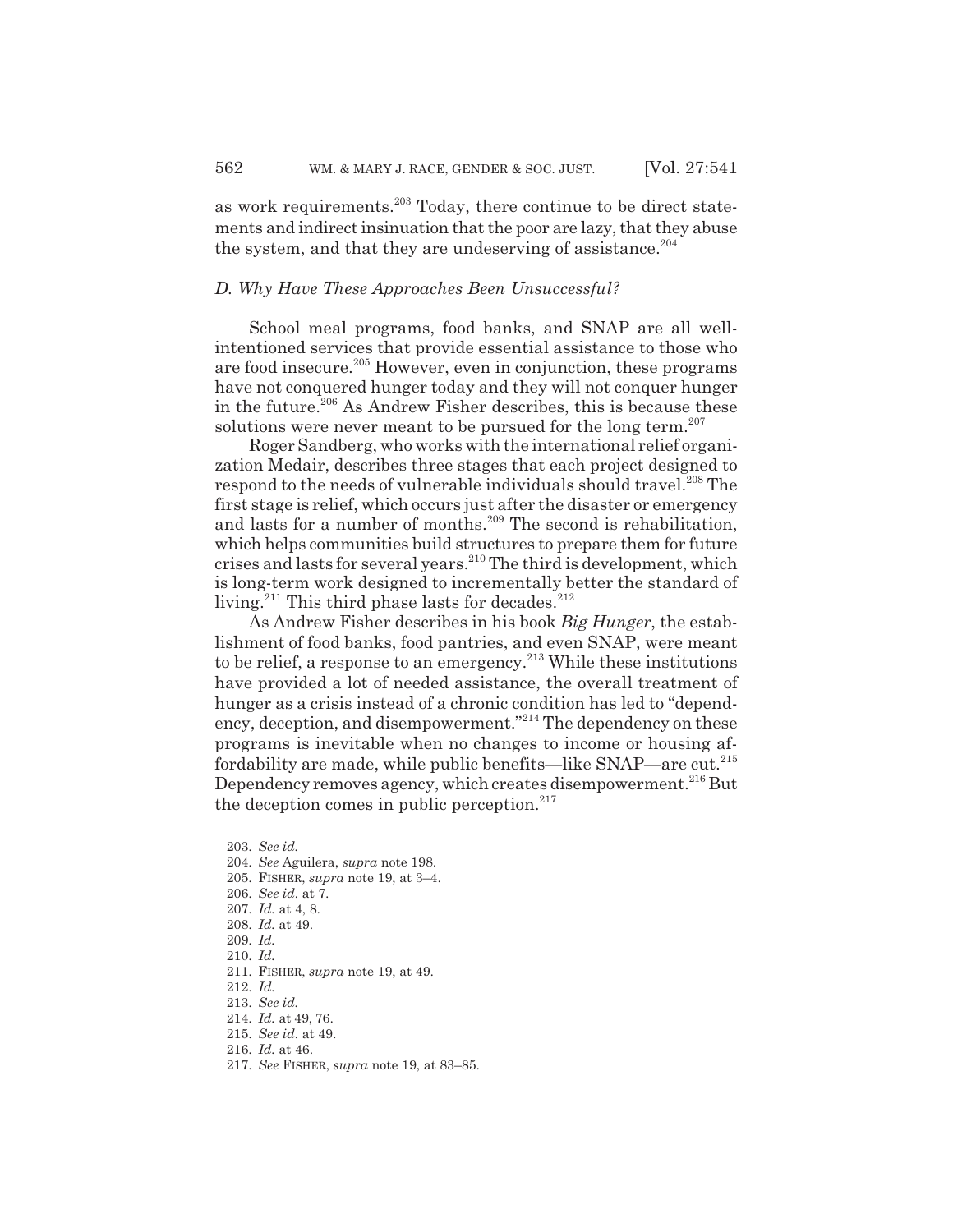#### 2021] MORE THAN HUNGRY 563

#### *1. Excusing Corporations from the Table*

The current, privatized model of fighting hunger excuses corporations from their duties to employees and the community.<sup>218</sup> Large corporations, like Walmart, pay their workers poorly.<sup>219</sup> Those poorly paid workers rely on SNAP to feed their families.<sup>220</sup> Then the company is given tax breaks for donating produce or proceeds to the local food bank.<sup>221</sup> And, in the case of grocers, like Walmart, there is the additional benefit that employees then use their SNAP benefits at their place of employment.<sup>222</sup> So, corporations are financially gaining from, at least, paying low wages and receiving charitable tax breaks, if not also getting money back in the form of SNAP purchases.223 This cycle is keeping people hungry, yet the public image is one of a company who leads by positive example, donating proceeds to charity; in essence employers are seen as part of the solution, masking the fact that they are a large part of the problem. $^{224}$ 

To end hunger in the United States the narratives supporting hunger have to change.<sup>225</sup> And that shift has to include an understanding that hunger is not just a food issue, but a food justice issue. $^{226}$ 

#### III. LEGAL SOLUTIONS

*A. Change the Narrative*

#### *1. The "Undeserving Poor"*

The narrative that allows the whole anti-hunger system to flourish is that of the "undeserving poor," which was built on the back of the narrative of the "welfare queen," to emphasize that the poor are the cause of their misfortune; their laziness, criminal behavior, and promiscuity have caused their situation and, thus, there is little obligation to assist these neighbors.<sup>227</sup> This narrative eliminates discussion of the societal structures—the built history of hunger discussed in this Note—that are the root of the poverty that leads to hunger.<sup>228</sup>

<sup>218.</sup> *See id.* at 31–32.

<sup>219.</sup> *Id.* at 78.

<sup>220.</sup> *Id.* at 90.

<sup>221.</sup> *Id.* at 77, 84.

<sup>222.</sup> *Id.* at 95–96.

<sup>223.</sup> *See* FISHER, *supra* note 19, at 95–96.

<sup>224.</sup> *See id.* at 95.

<sup>225.</sup> *Id.* at 23, 31, 38–39.

<sup>226.</sup> *See id.* at 33–35.

<sup>227.</sup> *Id.* at 25–26; Covert, *supra* note 200.

<sup>228.</sup> *See* FISHER, *supra* note 19, at 262, 264.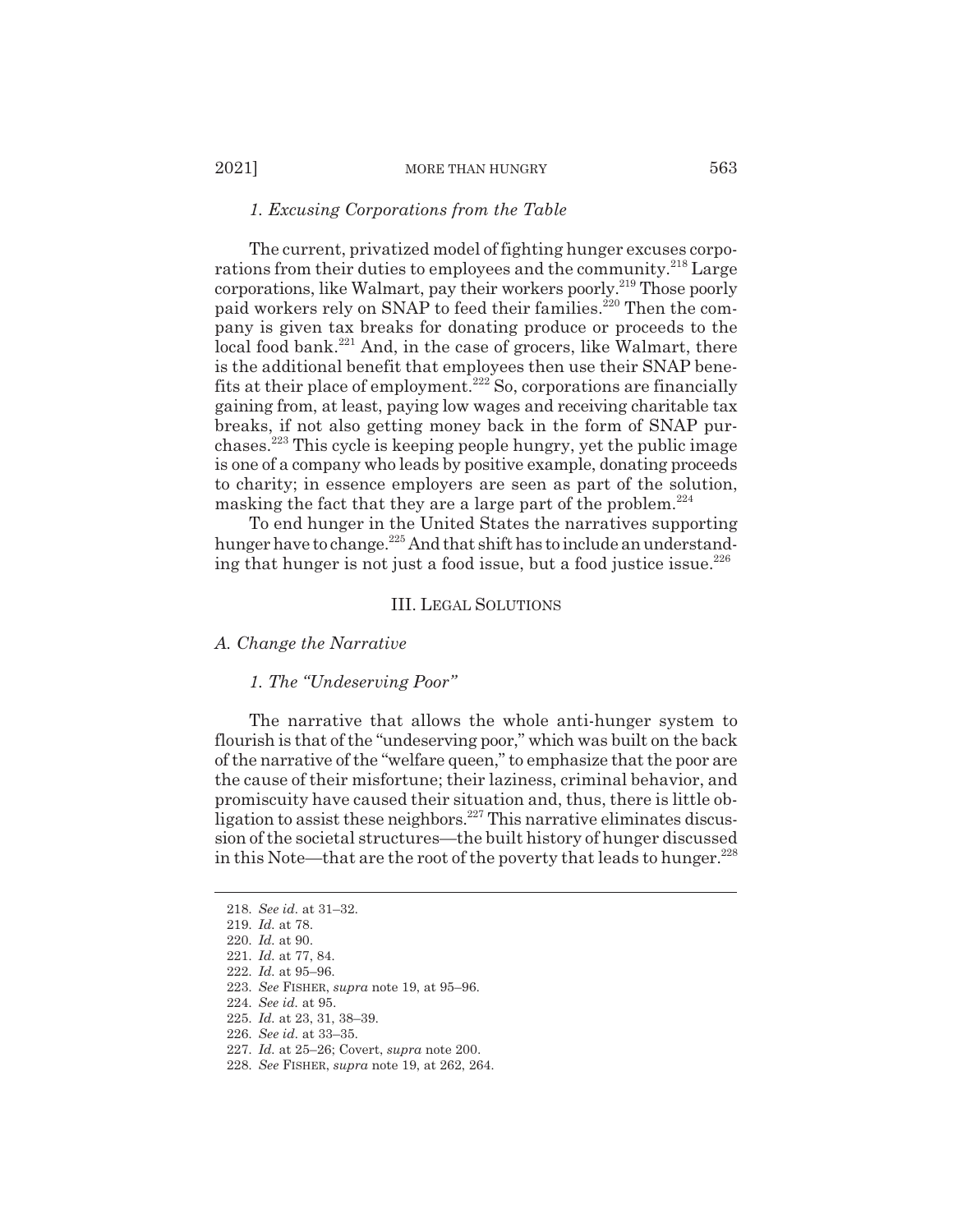It also means that fighting hunger is simply a kindness and is, thus, better left to the private interest than to government intervention.<sup>229</sup>

The "undeserving poor" narrative is frequently reinforced.<sup>230</sup> For instance, a recent TV commercial highlights the story of an NFL player who was homeless as a child.<sup>231</sup> While this story is heartwarming and encouraging, it subtly reinforces the idea of the "undeserving poor" because it implies that it is possible to get out of poverty if only you work hard enough.232 And that lays the groundwork for thoughts of the poor to sound more like: "well you just didn't try hard enough" or "I shouldn't have to pay for your laziness."<sup>233</sup>

While it is true that a select few are lifted out of poverty and into great wealth as athletes, musicians, and business people, the fact is, most people who face food insecurity are working incredibly hard, but their hard work is not valued enough for them to escape from poverty.<sup>234</sup>

The idea of the "undeserving poor" continues to have negative impacts.235 First, it leads to increased support for decreasing welfare programs and increasing work requirements to receive such assistance.<sup>236</sup> With wages so low, these programs are vital to many individuals and families, assisting with access to food, medical care, and housing.237 Further, it prevents long-term policy changes that could help restructure society so that individuals would no longer need to rely on welfare.238 For instance, the narrative of the "undeserving poor" refocuses the conversation of food insecurity from one of poverty to one of hunger. $^{239}$ 

As Andrew Fischer so aptly points out, hunger today has become completely conceptually separated from poverty.<sup>240</sup> Everyone

<sup>229.</sup> *See id.* at 263–64.

<sup>230.</sup> *See id.* at 25–26.

<sup>231.</sup> Lauren Daniels, *KIA Ad Featuring Formerly Homeless NFL Player from Tulsa Benefits OKC's School for Homeless Kids*, OKLA. NEWS (Feb. 3, 2020, 5:00 PM), https:// kfor.com/news/kia-ad-featuring-formerly-homeless-nfl-player-from-tulsa-benefits-okcs -school-for-homeless-kids [https://perma.cc/R273-RGQB].

<sup>232.</sup> *See* Hannah Brooks Olsen, *Why Escaping Poverty Isn't Nearly as Easy as People Think*, EVERYDAY FEMINISM (Jan. 29, 2017), https://everydayfeminism.com/2017/01/es caping-poverty-is-not-easy [https://perma.cc/4A3X-W9XB]; Kristina Cooke, David Rhode & Ryan McNeil, *The Undeserving Poor*, THEATLANTIC (Dec. 20, 2012), https://www.theat lantic.com/business/archive/2012/12/the-undeserving-poor/266507 [https://perma.cc /Q3HV-XK3B].

<sup>233.</sup> *See* Olsen, *supra* note 232.

<sup>234.</sup> *See id.*

<sup>235.</sup> *See id.*; Cooke et al., *supra* note 232.

<sup>236.</sup> *See* Olsen, *supra* note 232; Aguilera, *supra* note 198.

<sup>237.</sup> *See* Christopher Jencks, *The Real Welfare Problem*, THE AM. PROSPECT (Dec. 5, 2000), https://prospect.org/economy/real-welfare-problem [https://perma.cc/JC26-6DN4].

<sup>238.</sup> *See* FISHER, *supra* note 19, at 33.

<sup>239.</sup> *See id.* at 25, 27.

<sup>240.</sup> *See id.* at 27.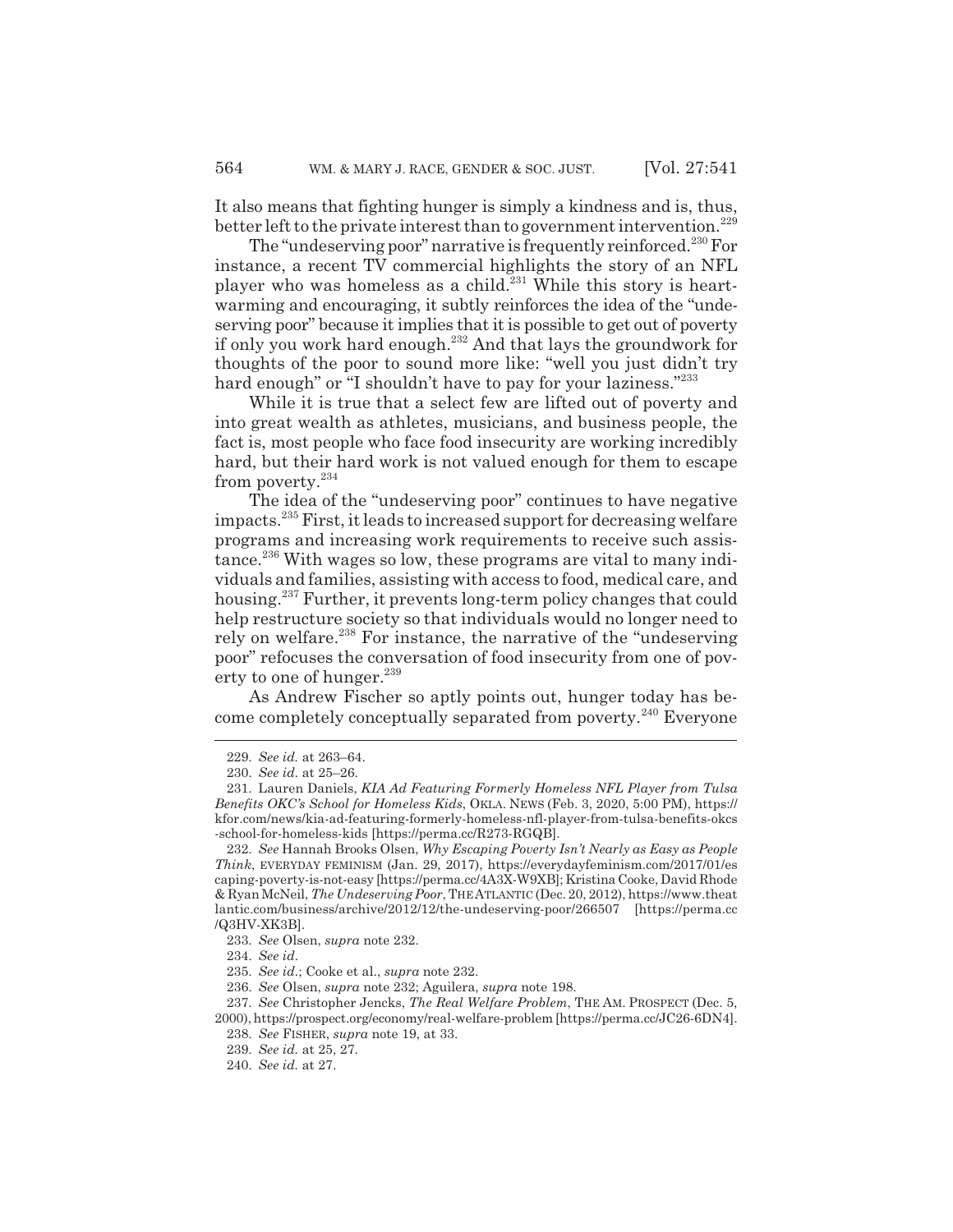supports anti-hunger initiatives because hunger's removal from poverty allows it to be apolitical.<sup>241</sup> Anti-hunger groups, then, focus on increasing the amount of food they can get to the most number of people.242 For organizations to feed the number of people they do each day is an amazing feat.243 But it does nothing to *solve* hunger or food insecurity; it is somewhat like paying rent: the money spent provides a food for a day, but it does not provide any stability into the future. $244$ 

Further still, the idea that the poor are deserving of their circumstances has led to a surge in organizations' focus on childhood hunger, as children cannot be blamed for their parents' mistakes.<sup>245</sup> Immediately, this sounds good. But, after just a moment's consideration, ending childhood hunger is an odd task.<sup>246</sup> How do you end hunger for children but not for their families?<sup>247</sup> Once children turn eighteen, do they simply become hungry again?<sup>248</sup> Are there household dynamics that are stressed by providing only enough food for the child or school-aged children?<sup>249</sup> Can one deny the best way to end childhood hunger is to help lift the whole family out of poverty?<sup>250</sup> Yet, even with these obvious questions, the focus of anti-child-hunger groups is literally on feeding children and children alone.<sup>251</sup>

The focus on childhood hunger underscores an even larger issue with the "undeserving poor" narrative: it removes autonomy from the poor.252 As Fischer describes, fighting hunger among the poor has the same paternalistic overtones as rations had for Native Americans and enslaved individuals; they eat because of the benevolence of someone wealthier, and likely whiter, than themselves.<sup>253</sup>

*2. "Hunger"*

"Hunger," as a term, has been used in the United States for as long as most can remember.<sup>254</sup> It is an effective term in garnering

244. *See* FISHER, *supra* note 19, at 33, 38.

<sup>241.</sup> *See id.* at 27, 30, 31.

<sup>242.</sup> *See id.* at 29, 36.

<sup>243.</sup> *See id.* at 29.

<sup>245.</sup> *Id.* at 28.

<sup>246.</sup> *See id.* at 31.

<sup>247.</sup> *See id.* at 28.

<sup>248.</sup> *See id.* at 29.

<sup>249.</sup> *See id.* at 29.

<sup>250.</sup> *See* FISHER, *supra* note 19, at 31.

<sup>251.</sup> *See id.* at 28.

<sup>252.</sup> *See id.*

<sup>253.</sup> *See id.* at 25–26.

<sup>254.</sup> *See id.* at 12–14.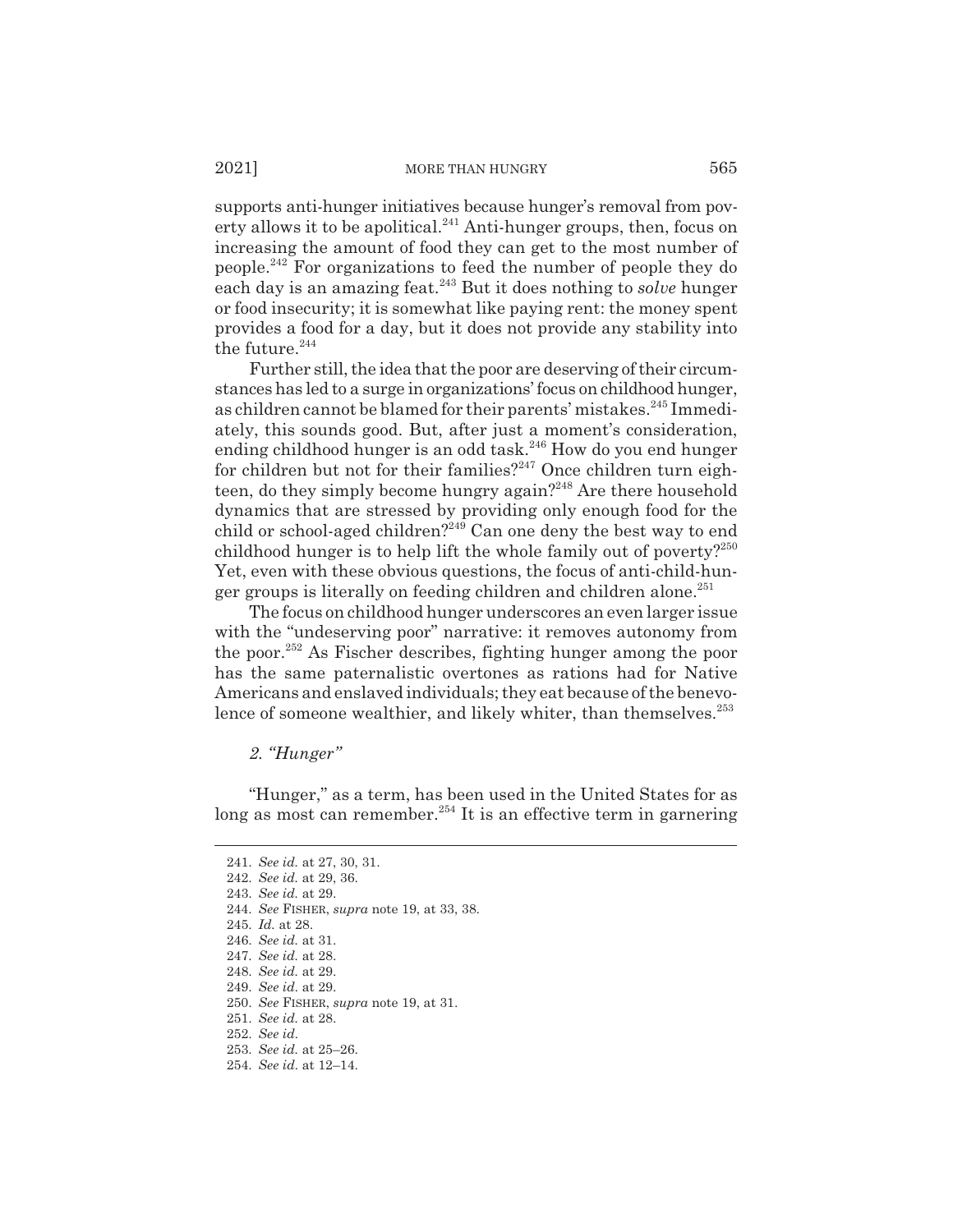public support because the term hits an emotional chord.255 However, "food insecurity" is a more accurate term regarding how most people experience hunger in the United States today.256 A more formal definition of food insecurity is, "an economic and social condition of limited or uncertain access to adequate food."257 This is a good definition because it defines insecurity as both "economic *and social*." The social aspect of food insecurity relates to the long history of policies and supporting narratives it took to build hunger.<sup>258</sup> This history, as described, includes a systemic removal of autonomy from those who experience hunger.<sup>259</sup> There is less autonomy in what they eat, when they eat, how they access food, and little to no input on what policies and programs are established to fight the hunger they are facing.260

On its most basic level, treating hunger with food means that those who are facing food insecurity are relying on the benevolence of others.261 Relying on others in this way removes control over what and when one eats.<sup>262</sup> This system, though well intentioned, has created a paternalism in how individuals are fed. In food pantries, this paternalism is seen when wealthier volunteers escort people around the pantry to explain how much each person can take, what items they can have, and to ensure they do not take too much.<sup>263</sup> In SNAP, and similar food benefits, this paternalism is seen in efforts to prevent SNAP from being used for soda or other junk foods.<sup>264</sup> While it is certainly of vital importance that those who do not have enough to eat have access to healthy foods that are high in nutritional value, measures like these underscore the idea that the poor should face more restrictions; in other words, affording to pay—with one's own, earned money—affords the right to choose.<sup>265</sup>

The same pattern has been seen in the policies used to fight hunger. The decision to open a food bank or start a community garden

<sup>255.</sup> *Id.* at 13.

<sup>256.</sup> *See* FISHER, *supra* note 19, at 13–14.

<sup>257.</sup> *Food Insecurity*, DICTIONARY.COM, https://www.dictionary.com/browse/food-in security?s=t [https://perma.cc/6YLT-6HRB].

<sup>258.</sup> *See* FISHER, *supra* note 19, at 27–28.

<sup>259.</sup> *See, e.g.*, *id.* at 46–47 (describing the lack of autonomy in place at food pantries). 260. *See id.*

<sup>261.</sup> *See id.* at 24.

<sup>262.</sup> *See id.* at 24, 46–49.

<sup>263.</sup> *See id.* at 47.

<sup>264.</sup> Ben Spielberg & Jared Bernstein, *Oh SNAP! Boosting benefits beats paternalism and promotes long-term health*, WASH.POST (Jan. 26, 2017), https://www.washingtonpost .com/posteverything/wp/2017/01/26/oh-snap-boosting-benefits-beats-paternalism-and-pro motes-long-term-health [https://perma.cc/F44E-U2KJ].

<sup>265.</sup> *See id.*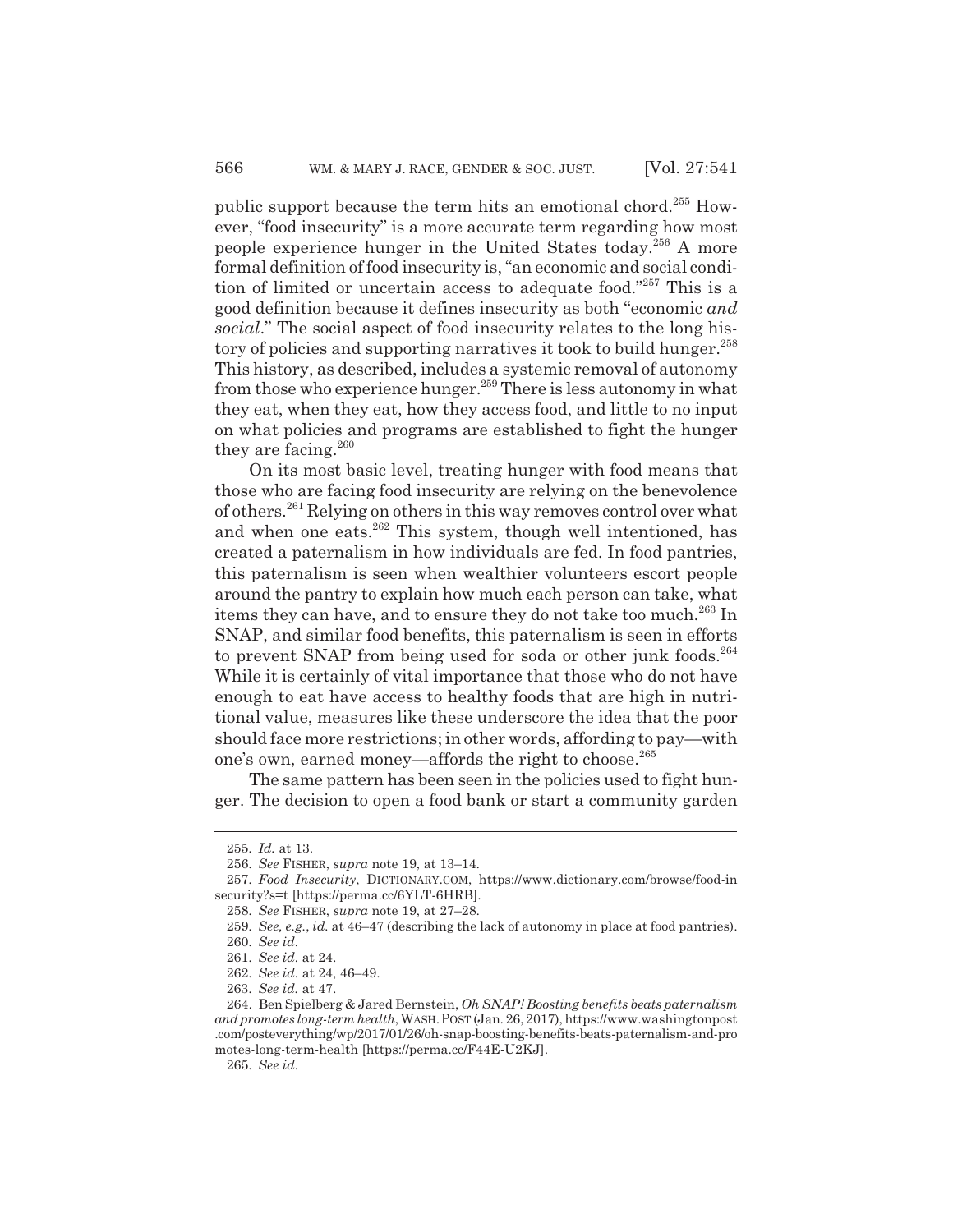is usually a top-down concept.<sup>266</sup> Unfortunately, just because an idea is well-meaning and logical does not mean it is beneficial in any given setting. Polling people who receive food from food pantries and the like, the experience is not a positive one. $267$ 

#### *B. Empower the People*

The following are all words used to describe being a client at a food pantry—"Undignified. Racist. Classist. Toxic. Stigmatizing. A slow death of the soul. Humiliating."268 It hurts the soul to think that a cause so many care about is having such a negative impact on those who are meant to benefit from its services. But these comments underscore the need for empowerment of the communities who face food insecurity.<sup>269</sup> Empowerment is an essential element to establishing justice. In the realm of food justice, this means providing platforms for the voices of those with lived experiences to share those experiences and to have a community with which to pursue long-term benefits.270 Luckily, there is a large network of platforms that already exist, they just have to be utilized. $271$ 

#### *C. Harness the Power of "Hunger"*

#### *1. Existing Networks*

Seventy-nine percent of Americans have contributed to "the fight against hunger."272 One of Andrew Fisher's strategies that this Note accepts is the use of this massive public backing and network of food banks, soup kitchens, and food pantries, to serve as a great base for grassroots movements.273 The necessity of these organizations to provide daily assistance will not go away immediately. So, they will certainly continue to provide services. However, they can go beyond the provisions of food.274 These physical and economic structures are currently in place, so their power and public pull can be of assistance as a platform for the goals of individuals and communities to

<sup>266.</sup> *See* FISHER, *supra* note 19, at 214 (discussing the importance of leadership in charity decision-making).

<sup>267.</sup> *See id.* at 46.

<sup>268.</sup> *Id.*

<sup>269.</sup> *See id.* at 201–02.

<sup>270.</sup> *Id.*

<sup>271.</sup> *See id.* at 33–35.

<sup>272.</sup> *See* FISHER, *supra* note 19, at 14.

<sup>273.</sup> *Id.* at 37, 73–75.

<sup>274.</sup> *See id.* at 46.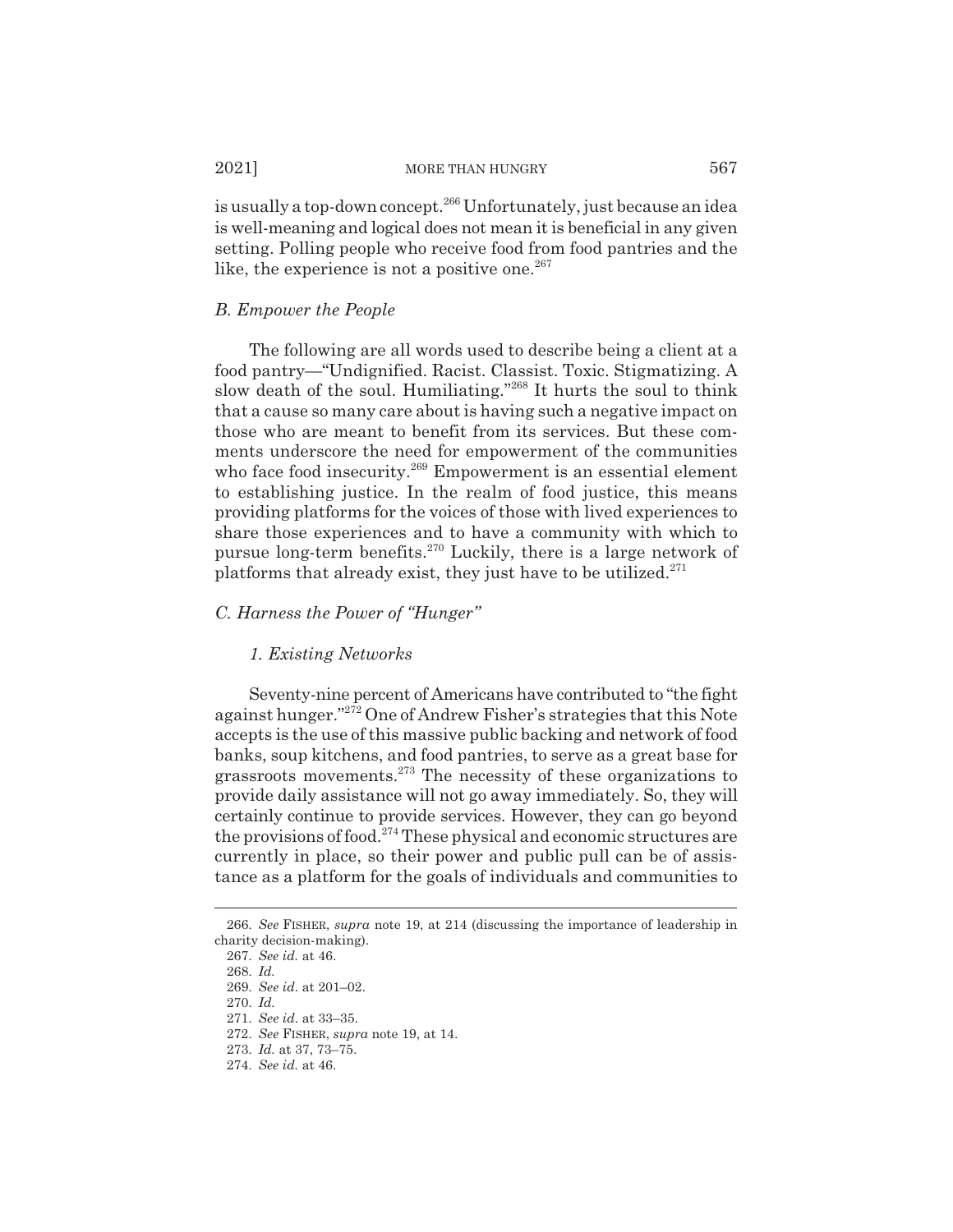back long-term food policy solutions.275 This network of organizations can support lobbying, community organizing, petitions, phone calls to representatives, and activities of the like.<sup>276</sup> Having this food justice element will also work to create more of a community and less of a paternalistic feel within the services these organizations already provide.<sup>277</sup>

#### *2. Why We Need Food Justice Policies*

When it comes to addressing hunger internationally, aid groups recognize the importance of increasing economic security.<sup>278</sup> It is time the United States recognizes the same. As a nation, we have tried the private approach to fighting hunger; it simply is not working.279 Thousands of people, day in and day out, are eating donated food because, day in and day out, people are still experiencing food insecurity and hunger.280 But we know the private food distribution system is not the only solution.<sup>281</sup> The government has played a role in increasing food security through SNAP, the Special Supplemental Nutrition Program for Women, Infants, and Children (WIC), and Temporary Assistance for Needy Families (TANF).<sup>282</sup> Policies at the local, state, and national levels that focus on the long term can actually work to chip away at issues in housing, incarceration, and inaccessibility that maintain, or even exacerbate, poverty.283 Food justice efforts can piggyback off of existing efforts in other topic areas by emphasizing how the proposed policies will increase food security.<sup>284</sup>

## *3. What Policies Are Food Justice Policies*

In elementary school, children learn that humans need food, shelter, and clothing to survive.<sup>285</sup> While this is certainly an oversimplification, and a more exact measure would discuss childcare,

283. *See, e.g.*, FISHER, *supra* note 19, at 37, 73–76.

<sup>275.</sup> *See id.* at 73–75.

<sup>276.</sup> *See id.*

<sup>277.</sup> *See, e.g.*, *id.* at 50.

<sup>278.</sup> *See USAID History*, U.S.AGENCY FOR INT'LDEV.(May 7, 2019) https://www.usaid .gov/who-we-are/usaid-history [https://perma.cc/YW2V-BMKG].

<sup>279.</sup> *See* FISHER, *supra* note 19, at 63, 67.

<sup>280.</sup> *See, e.g.*, *id.* at 13.

<sup>281.</sup> *See id.* at 187–88.

<sup>282.</sup> *See Social Services*, U.S.DEPT. OF HEALTH AND HUM.SERVS., https://www.hhs.gov /programs/social-services/index.html [https://perma.cc/KW7M-NJ79].

<sup>284.</sup> *Id.*

<sup>285.</sup> *See, e.g.*, Irene Baker, *The Fundamental Needs of Humans*, MONTESSORI SERVS. IDEAS&INSIGHTS (2017), https://www.montessoriservices.com/ideas-insights/the-funda mental-needs-of-humans [https://perma.cc/L7XQ-6K63].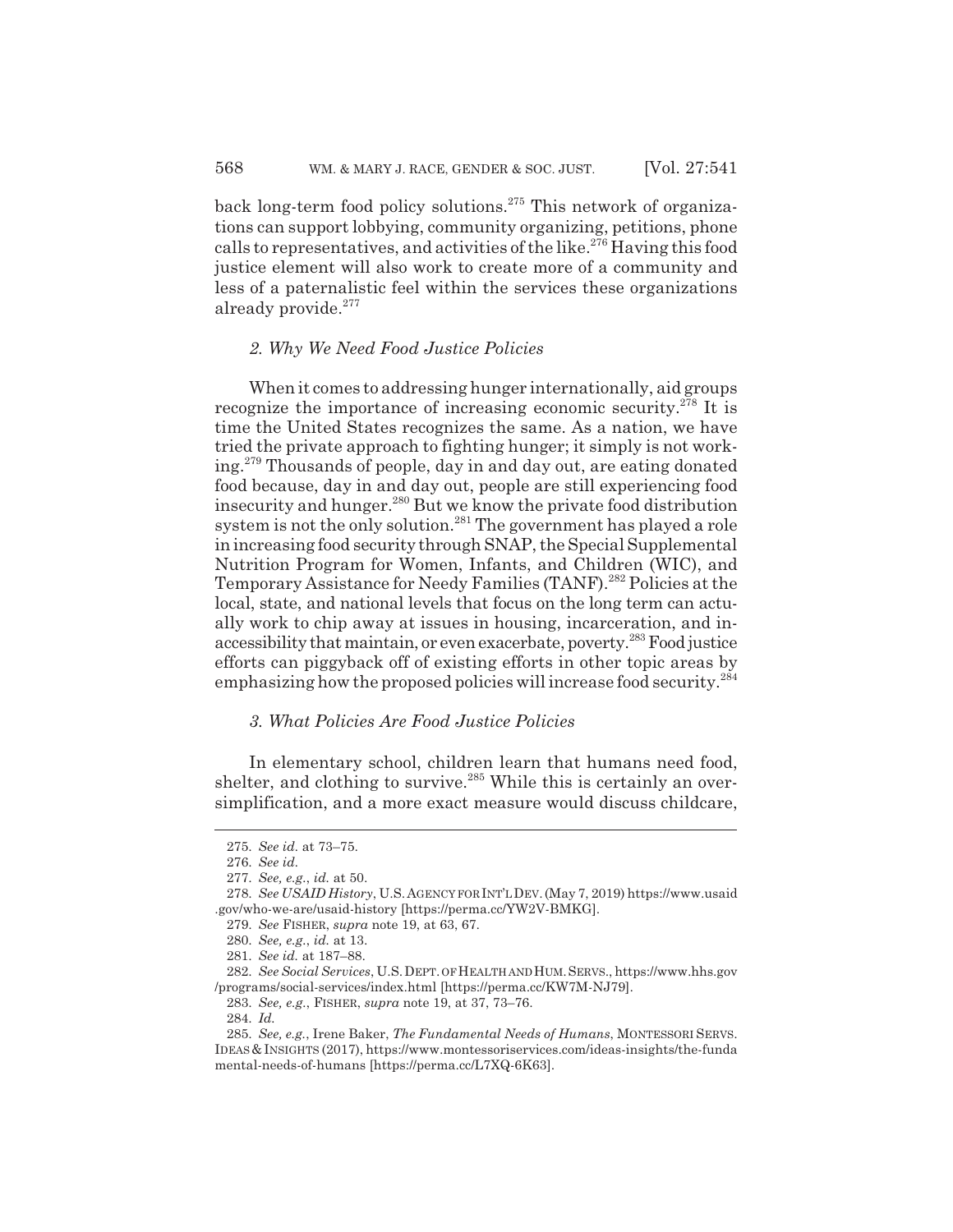transportation, and medical care costs, the idea that once these bases are covered, humans can reach their greater potential rings true.<sup>286</sup> While empowered voices may come to different food justice policy solutions, there are some topics are likely to be essential to the longterm fight for the establishment of food justice in all communities.

The need underlying all of the elementary school basics is money. As discussed, the minimum wage is far from a living wage today. $287$ Sixty percent of all families who receive SNAP benefits have at least one working member; therefore, it is not the work ethic that is the issue, it is the income.288 To use a local example, according to the Living Wage Calculator developed at the Massachusetts Institute of Technology (MIT), the living wage for a single person with no dependents in Richmond, Virginia, is \$13.39.289 If instead you are looking at a family of four with both parents working, the living wage in Richmond, Virginia, for *each* parent is \$17.15<sup>290</sup> While higher minimum wage is needed across the nation, twenty-nine states and Washington, D.C. have a minimum wage above the federal minimum of \$7.25, and seven states and Washington, D.C. have instituted a  $$15.00$  minimum wage.<sup>291</sup> In addition, there are forty-eight localities in the United States that have adopted a minimum wage higher than their state's minimum wage. $292$  So, empowering voices to fight for increases in minimum wage at the local level may be a viable policy initiative, even if the federal government continues to refuse to address the issue.

For those who are unemployed or underemployed, the need for maintenance of SNAP and similar benefits is paramount.<sup>293</sup> While working is the ideal for American society, and for most individuals, inability to find consistent work should not prevent someone from being able to access these welfare benefits.<sup> $294$ </sup> The sentiment that

<sup>286.</sup> McLeod, *supra* note 151.

<sup>287.</sup> *See* Zipperer, *supra* note 116.

<sup>288.</sup> Steve Holt, *Why Can't America Solve the Hunger Problem?*, CITYLAB (June 13, 2017), https://www.citylab.com/solutions/2017/06/why-cant-america-solve-the-hunger -problem/530151 [https://perma.cc/33WY-G64G].

<sup>289.</sup> *Living Wage Calculation for Richmond, VA* (Jan. 2020), LIVINGWAGECALCULATOR, https://livingwage.mit.edu/metros/40060 [https://perma.cc/9BCU-C9TF].

<sup>290.</sup> *Id.*

<sup>291.</sup> Chris Marr, *States with \$15 Minimum Wage Laws Doubled This Year*, BLOOMBERG L. (May 23, 2019), https://news.bloomberglaw.com/daily-labor-report/states-with-15-mini mum-wage-laws-doubled-this-year [https://perma.cc/3J8D-2LNJ].

<sup>292.</sup> *Minimum Wage Tracker*, THE ECON. POL'Y INST. (July 3, 2020) https://www.epi .org/minimum-wage-tracker/#/min\_wage/Virginia [https://perma.cc/LDC8-3ENV].

<sup>293.</sup> *See* Holt, *supra* note 288.

<sup>294.</sup> *See* Brynne Keith-Jennings & Raheem Chaudhry, *Most Working-Age SNAP Participants Work, But Often in Unstable Jobs*, CTR. ON BUDGET AND POL'Y PRIORITIES (Mar. 15, 2018), https://www.cbpp.org/research/food-assistance/most-working-age-snap -participants-work-but-often-in-unstable-jobs [https://perma.cc/4DP4-Y223].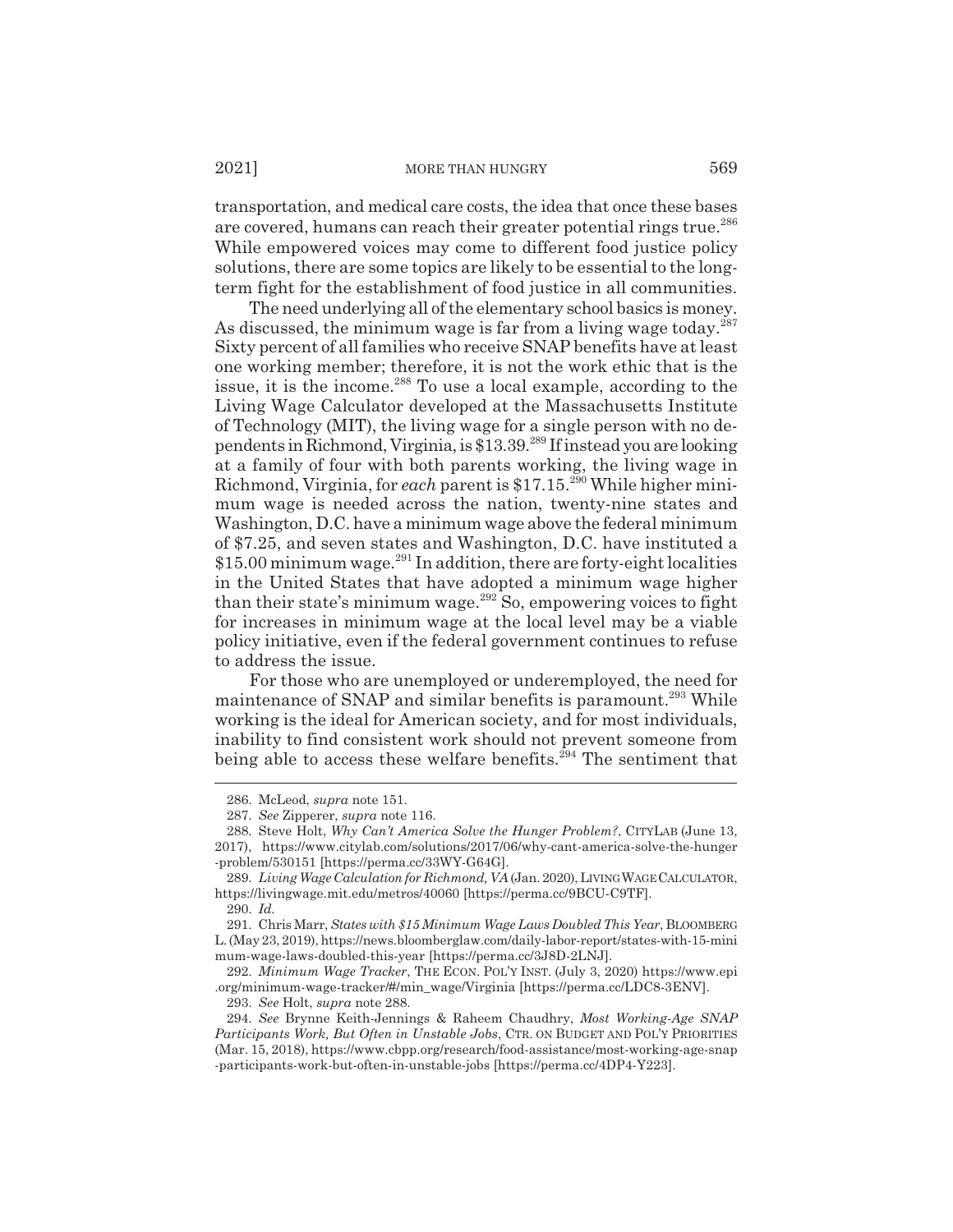work determines self-worth needs to be reevaluated;<sup>295</sup> everyone deserves to eat, regardless of employment status. The Improving Access to Nutrition Act was introduced in 2019 on the federal level to remove the three-month time limit for SNAP benefits for those individuals who are single with no dependents who could not show eighty hours of work per month.<sup>296</sup> This is another policy that is likely to assist communities in attaining greater food security by avoiding penalizing individuals who are down on their luck.<sup>297</sup> SNAP and other welfare programs are meant to serve a safety-net function, to support people when times are tough.298 This is not to say that it is not equally important to develop policy strategies that work to create structural changes so that many individuals will no longer rely on SNAP and other safety nets, just that we need these safety nets to function as such for everyone.

Hand in hand with ensuring a livable income is ensuring housing. As evidenced by the comparatively extensive history of housing in the United States in this Note, housing policy has been a huge divider of the population and a huge supporter of segregation and poverty.299 Housing should be a right, not a privilege.300 Even though it would take the United States a lot of time and money to craft free or reduced cost housing for all who need it, it is possible and the result would be tremendous.<sup>301</sup> Taking a step back to a realistic starting place to make housing a right, localities could follow the example of Madison, Wisconsin, and create a local, non-binding resolution—or a binding one—stating that the city recognizes that housing is a human right.<sup>302</sup> This commitment should be followed with a modification and expansion of affordable housing and protections against eviction.<sup>303</sup> There has been community involvement in the discussion and creation of eviction-prevention strategies in many localities, and that community involvement should continue to be nourished.<sup>304</sup>

<sup>295.</sup> *See* Bryce Covert, *The American Work Ethic*, LONGREADS (Apr. 2019), https://long reads.com/2019/04/08/the-american-worth-ethic [https://perma.cc/SN4F-LJD8].

<sup>296.</sup> *Bills We're Supporting*, FOOD RSCH.&ACTION CTR., https://www.frac.org/action /bills-we-are-supporting [https://perma.cc/KVQ7-FCQS].

<sup>297.</sup> *See id.*

<sup>298.</sup> *See, e.g.*, *id.*

<sup>299.</sup> *See* Florida, *supra* note 27; *see also* Tunstall et al., *supra* note 27.

<sup>300.</sup> *See* Eric Tars, *Housing as a Human Right*, NAT'L LOW INCOME HOUS. COAL. 2018 ADVOCATES' GUIDE, 1-13 to 1-14, https://nlihc.org/sites/default/files/AG-2018/Ch01-S06 \_Housing-Human-Right\_2018.pdf [https://perma.cc/E4HF-CCY2].

<sup>301.</sup> *See* Alan During, *Yes, You Can Build Your Way to Affordable Housing*, SIGHTLINE (Sept. 21, 2017), https://www.sightline.org/2017/09/21/yes-you-can-build-your-way-to-af fordable-housing [https://perma.cc/6TYR-7A48].

<sup>302.</sup> *See* Tars, *supra* note 300.

<sup>303.</sup> *See id.*

<sup>304.</sup> *See LAJC Seeks Equal Justice Works Housing Program Housing Organizer*, LEGAL AID JUST. CTR. (May 2019), https://www.justice4all.org/wp-content/uploads/2019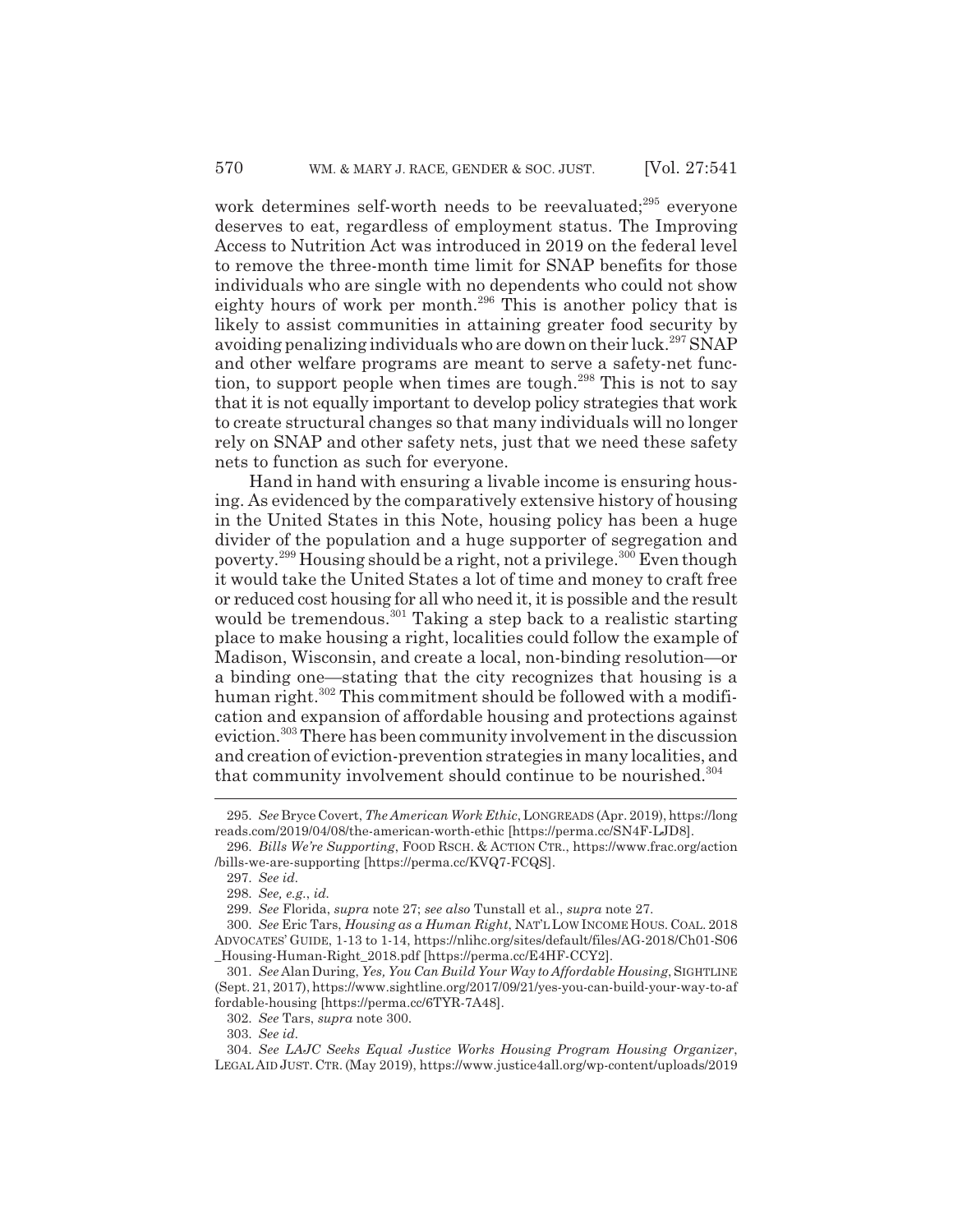#### 2021] MORE THAN HUNGRY 571

Public housing units across the United States are in serious disrepair.<sup>305</sup> The mold, bugs, and other unsanitary living conditions can even lead to greater chance of disease, like asthma.<sup>306</sup> The current public housing needs to be mended and regular maintenance procedures need to be put in place to ensure safe living conditions of the units into the future.<sup>307</sup> In addition, the United States needs more public housing, and other affordable housing options.<sup>308</sup> The Department of Housing and Urban Development (HUD), however, is currently working to decrease the budget for public housing.<sup>309</sup> For those cities that are revitalizing current units or building new units, there is fear that one-to-one unit replacement will not be ensured for all individuals currently housed.<sup>310</sup> There is additional concern that the same sort of isolating, discriminatory choices in housing location will be repeated as new structures are built, forcing individuals farther away from jobs and recreation.<sup>311</sup>

Protecting the current number of public housing units is of vital importance to food security.<sup>312</sup> The rent in public housing is thirty percent of one's income.313 Without public housing, families are extraordinarily rent-burdened, sometimes paying upwards of half of their income on rent.<sup>314</sup> Public housing, thus, provides not only (what should be) a safe shelter, but does so at a cost that allows for more

306. *See* Kristen Lewis, Sarah Burd-Sharps, & Bruce Cory, *Public Housing and Asthma: Another Winter of Discontent, or Relief at Last?*, PUB.SEMINAR (Feb. 2, 2019), https://pub licseminar.org/2019/02/public-housing-and-asthma [https://perma.cc/2B8P-VMRD].

311. *See id.*

<sup>/05/</sup>EJW-organizer-Job-Announcement-v5.pdf [https://perma.cc/P29H-2P6Y] (displaying an advertisement for an open job position—community organizers are community-mem bers and do a lot of work directly with the community).

<sup>305.</sup> *See* Susan J. Popkin, Diane K. Levy, & Corianne Payton Scally, *America's public housing program faces an uncertain future*, URB. INST. (Dec. 17, 2018), https://www.ur ban.org/urban-wire/americas-public-housing-program-faces-uncertain-future [https:// perma.cc/5694-YTHW].

<sup>307.</sup> *See, e.g.*, *id.*

<sup>308.</sup> *See NLIHC Releases Out of Reach 2018*, NAT'L LOW INCOME HOUS. COAL. (June 18, 2018), https://nlihc.org/resource/nlihc-releases-out-reach-2018 [https://perma.cc /8TSJ-DSX4].

<sup>309.</sup> Jeff Andrews, *Trump Administration proposes dramatic cuts to public housing again*, CURBED (Mar. 11, 2019), https://www.curbed.com/2019/3/11/18260492/trump-2020 -budget-proposal-cuts-hud-dot.

<sup>310.</sup> *See* Mallory Noe-Payne, *Public Housing Residents in Richmond Face Uncertain Future*, VA. PUB. RADIO (July 18, 2019), https://www.wvtf.org/post/public-housing-resi dents-richmond-face-uncertain-future#stream/0 [https://perma.cc/49TK-NE29].

<sup>312.</sup> *See Food Security*, METRO. HOUS. AND CMTYS. POL'Y CTR. OF URB. INST., https:// www.urban.org/policy-centers/metropolitan-housing-and-communities-policy-center /projects/host-network/designing-housing-platform-services/food-security [https://perma .cc/N4KQ-4UPK].

<sup>313.</sup> *HUD's Public Housing Program*, DEPT. OF HOUS. AND URB.DEV., https://www.hud .gov/topics/rental\_assistance/phprog [https://perma.cc/7BVH-LU2K].

<sup>314.</sup> *See* Veal & Spader, *supra* note 125.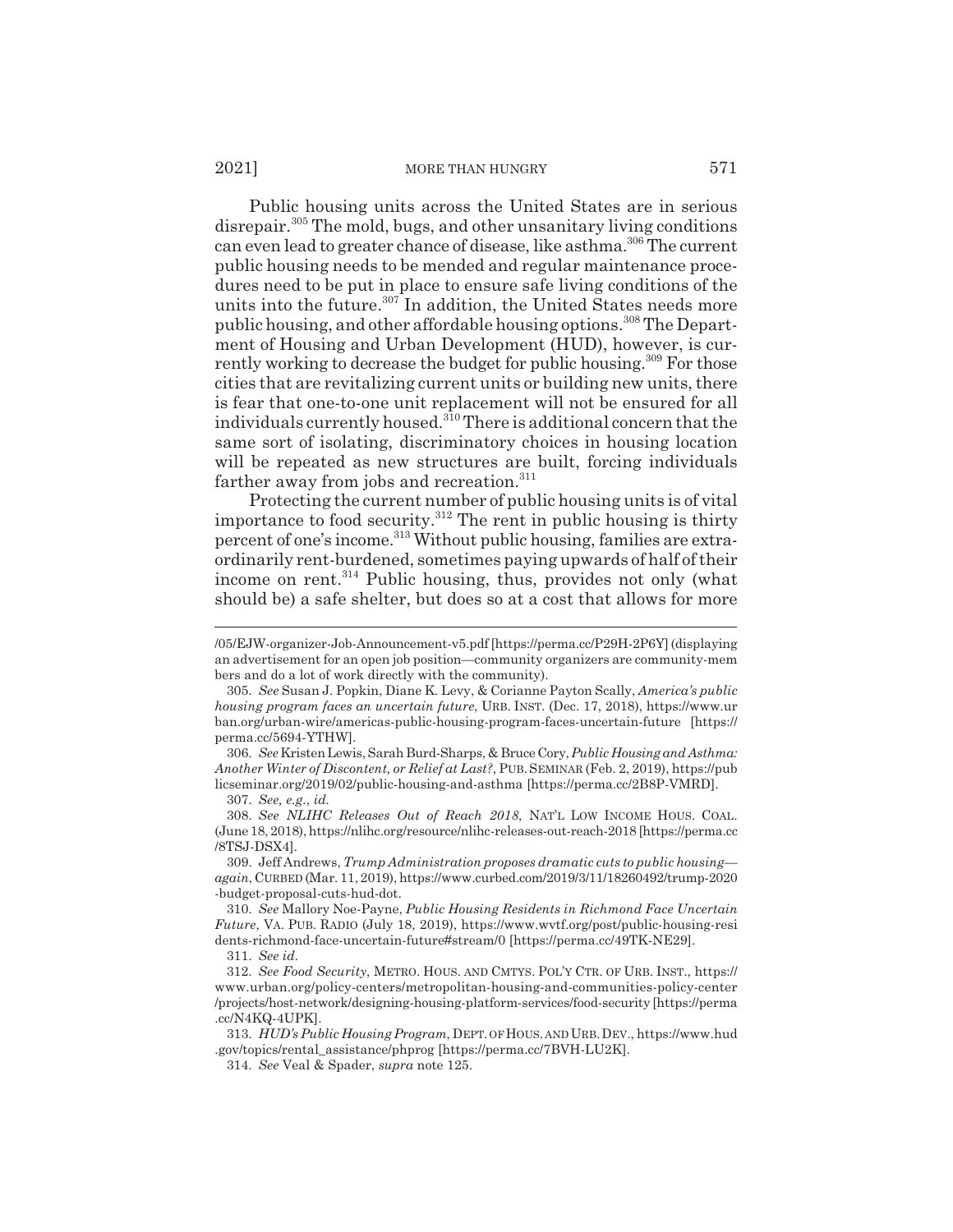flexibility with the rest of one's income. $315$  The demand for public housing is much higher than the amount available.<sup>316</sup> This is not to mention that many people who do not qualify for public housing are still in need of financial support and may still face extremely high rent burdens.317 This point, again, begs for higher income and greater access to affordable housing. Expanding the Low-Income Housing Tax Credit (LIHTC), a program that helps to fund the building of properties that base rent on the income of the tenants rather than the market value in the area, is one possible solution to creating more affordable housing, but should be considered with the input of the communities these houses would serve.<sup>318</sup>

While wages and housing are almost certain to be areas any community would turn to in an effort to stop hunger, there are many others that may fit specific community contexts. These may include removing or reducing charitable tax credits; changing from SNAP grocery-specific funding to simply providing money that can be used for anything; increases in access to healthcare; increases in access to childcare; increased job diversity; increased job mobility; ending minimum sentences; decriminalizing or legalizing marijuana; changing zoning laws to allow grocery stores to move to remote areas; increasing public transportation; removing penalties that prevent the previously incarcerated from working and accessing public benefits; using tax incentives to bring healthy food into food deserts; and endless other policies that have the potential to increase economic well-being and personal autonomy of those who experience food insecurity.<sup>319</sup>

### **CONCLUSION**

In conclusion, hunger has been built through the effort of many policies, largely supported by racist narratives.320 The private system the United States uses to fight hunger has become ingrained.<sup>321</sup>

<sup>315.</sup> *See* Friends of Bernie Sanders, *Housing for All*, BERNIESANDERS.COM, https:// berniesanders.com/issues/housing-all [https://perma.cc/7V8N-WXTL].

<sup>316.</sup> *See id.*

<sup>317.</sup> *See* Veal & Spader, *supra* note 125.

<sup>318.</sup> *See Intro to the Low-Income Housing Tax Credit*, LOC. INITIATIVES SUPPORT COAL., https://www.lisc.org/our-resources/resource/low-income-housing-tax-credit?gclid =EAIaIQobChMIjti-9vKk5wIVyp6zCh2MHwDaEAAYASAAEgLR7PD\_BwE [https:// perma.cc/32K9-6YHC].

<sup>319.</sup> *See, e.g.*, J.F. CHRIQUI, E. THRUN, L. RIMKUS, D.C. BARKER & F.J. CHALOUPKA, ZONING FOR HEALTHY FOOD ACCESS VARIES BY COMMUNITY INCOME 1, 4 (2012), http:// www.bridgingthegapresearch.org/\_asset/n5qtpc/btg\_food\_zoning\_final-0612.pdf [https:// perma.cc/4J42-ZFS2]; *see also* FISHER, *supra* note 19, at 213.

<sup>320.</sup> *See* FISHER, *supra* note 19, at 26–27, 46.

<sup>321.</sup> *See id.* at 19, 23–25.